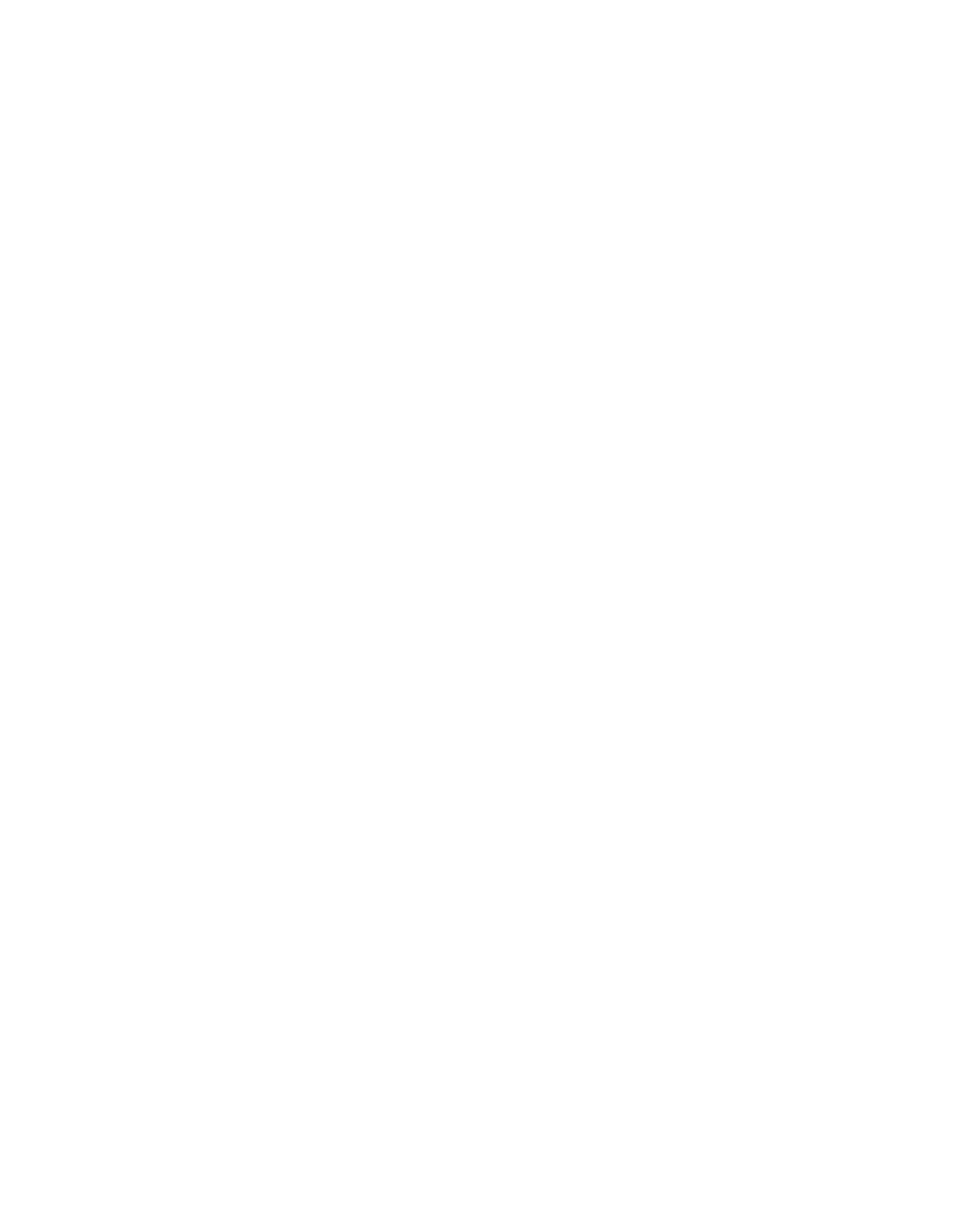

### Knowledge Informing Transformation

# **Getting Started** with Evidence-Based and Promising Practices

# **Supported Education**

A Promising Practice

**U.S. Department of Health and Human Services Substance Abuse and Mental Health Services Administration Center for Mental Health Services**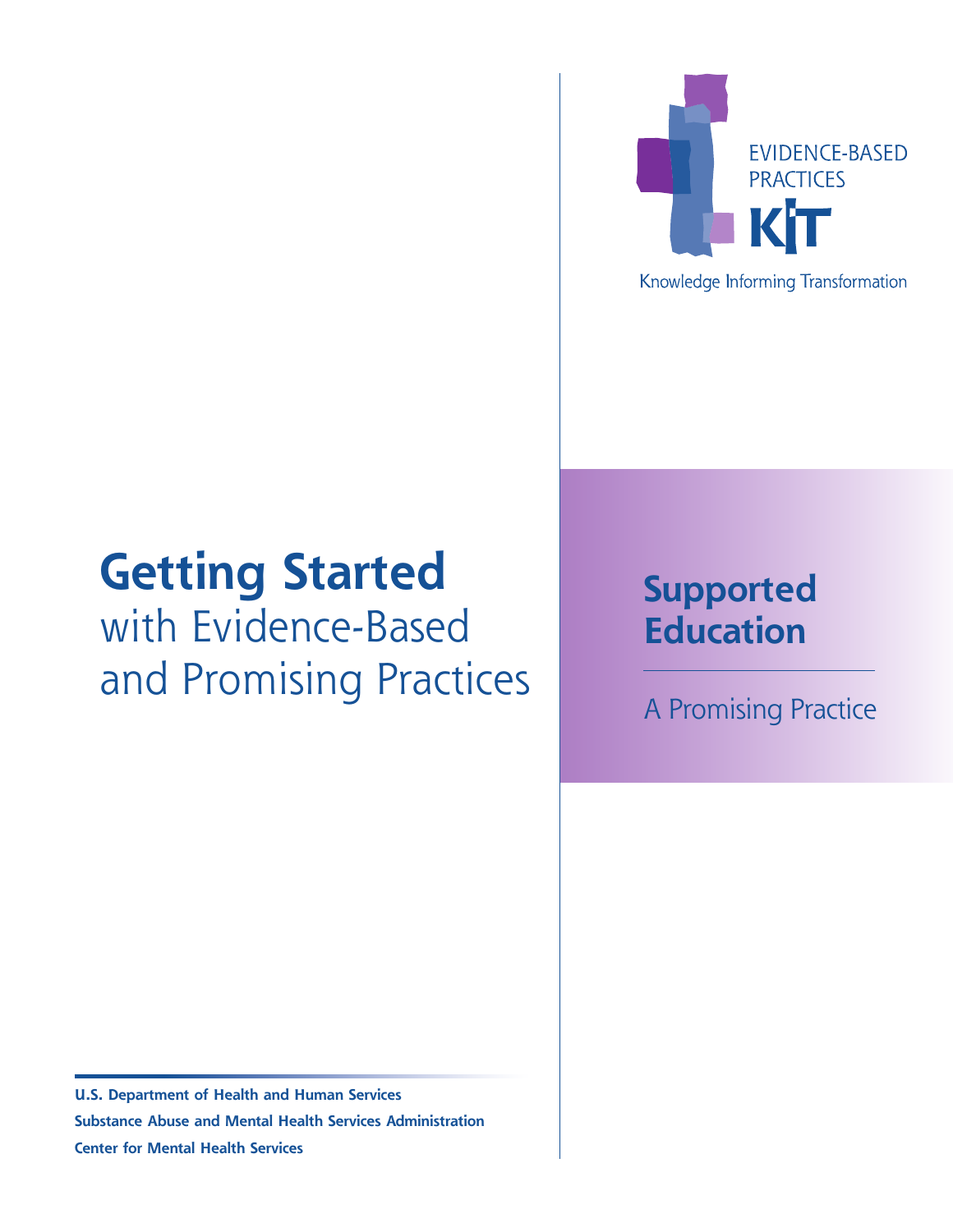#### **Acknowledgments**

This document was prepared for the Substance Abuse and Mental Health Services Administration (SAMHSA) by Karen V. Unger, Ph.D., Rehabilitation Through Education, Portland, Oregon, under contract number P233200500802P and Westat under contract number 270-03-6005 with SAMHSA, U.S. Department of Health and Human Services (HHS). Marian Scheinholtz served as the SAMHSA Government Project Officer.

#### **Disclaimer**

The views, opinions, and content of this publication are those of the authors and contributors and do not necessarily reflect the views, opinions, or policies of the Center for Mental Health Services (CMHS), SAMHSA, or HHS.

#### **Public Domain Notice**

All material appearing in this document is in the public domain and may be reproduced or copied without permission from SAMHSA. Citation of the source is appreciated. However, this publication may not be reproduced or distributed for a fee without the specific, written authorization from the Office of Communications, SAMHSA, HHS.

#### **Electronic Access and Copies of Publication**

This publication may be downloaded or ordered at [http://store.samhsa.gov.](http://store.samhsa.gov) Or, please call SAMHSA at **1-877-SAMHSA-7** (1-877-726-4727) (English and Español).

#### **Recommended Citation**

Substance Abuse and Mental Health Services Administration. *Supported Education: Getting Started with Evidence-Based and Promising Practices.* HHS Pub. No. SMA-11-4654, Rockville, MD: Center for Mental Health Services, Substance Abuse and Mental Health Services Administration, U.S. Department of Health and Human Services, 2011.

**Originating Office**

**Center for Mental Health Services Substance Abuse and Mental Health Services Administration 1 Choke Cherry Road Rockville, MD 20857**

HHS Publication No. SMA-11-4654 Printed 2011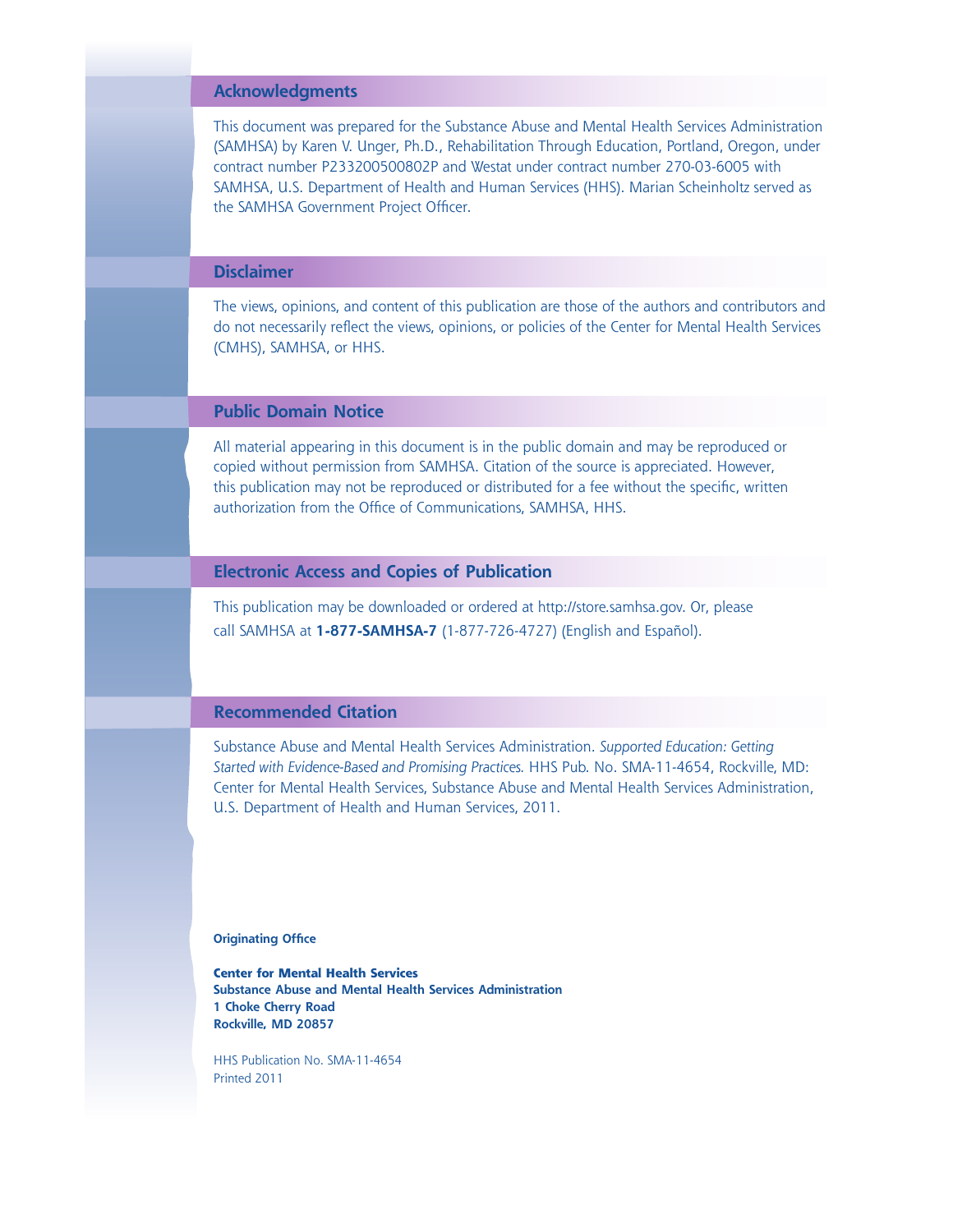

## **Getting Started with Evidence-Based and Promising Practices**

Getting Started with Evidence-Based and Promising Practices gives you an overview of the activities that are generally involved in implementing evidence-based and promising practices and tells you how to make them culturally competent. This booklet is particularly relevant to the following:

- Mental health authorities; and
- Agency staff who develop and manage these programs.

# **Supported Education**

A Promising Practice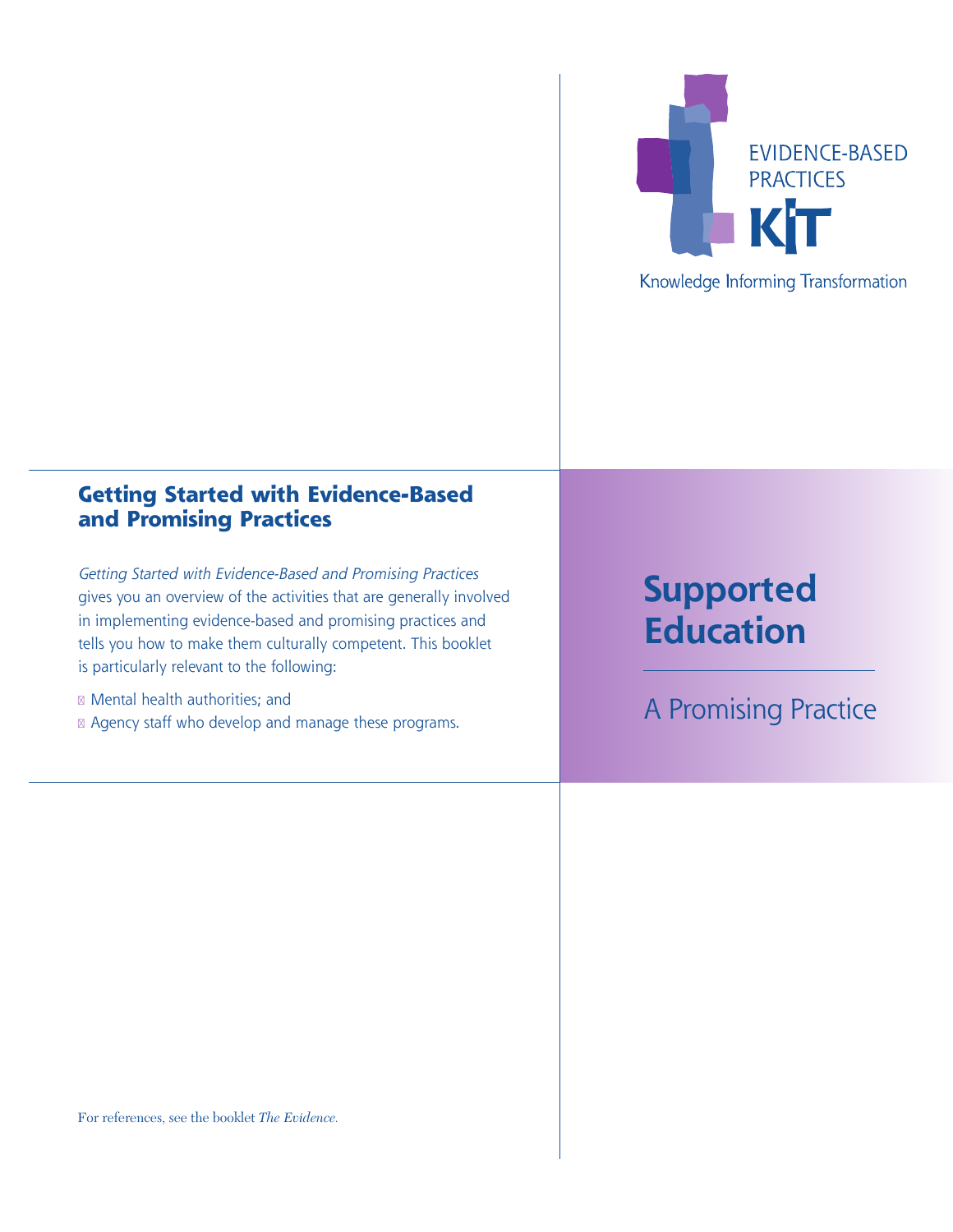This KIT is part of a series created by the Center for Mental Health Services, Substance Abuse and Mental Health Services Administration, U.S. Department of Health and Human Services.

This booklet is part of the Supported Education KIT that includes a CD-ROM and seven booklets:

**How to Use the KITs**

**Getting Started with Evidence-Based and Promising Practices**

**Building Your Program**

**Training Frontline Staff**

**Evaluating Your Program**

**The Evidence**

**Using Multimedia to Introduce Your Promising Practice**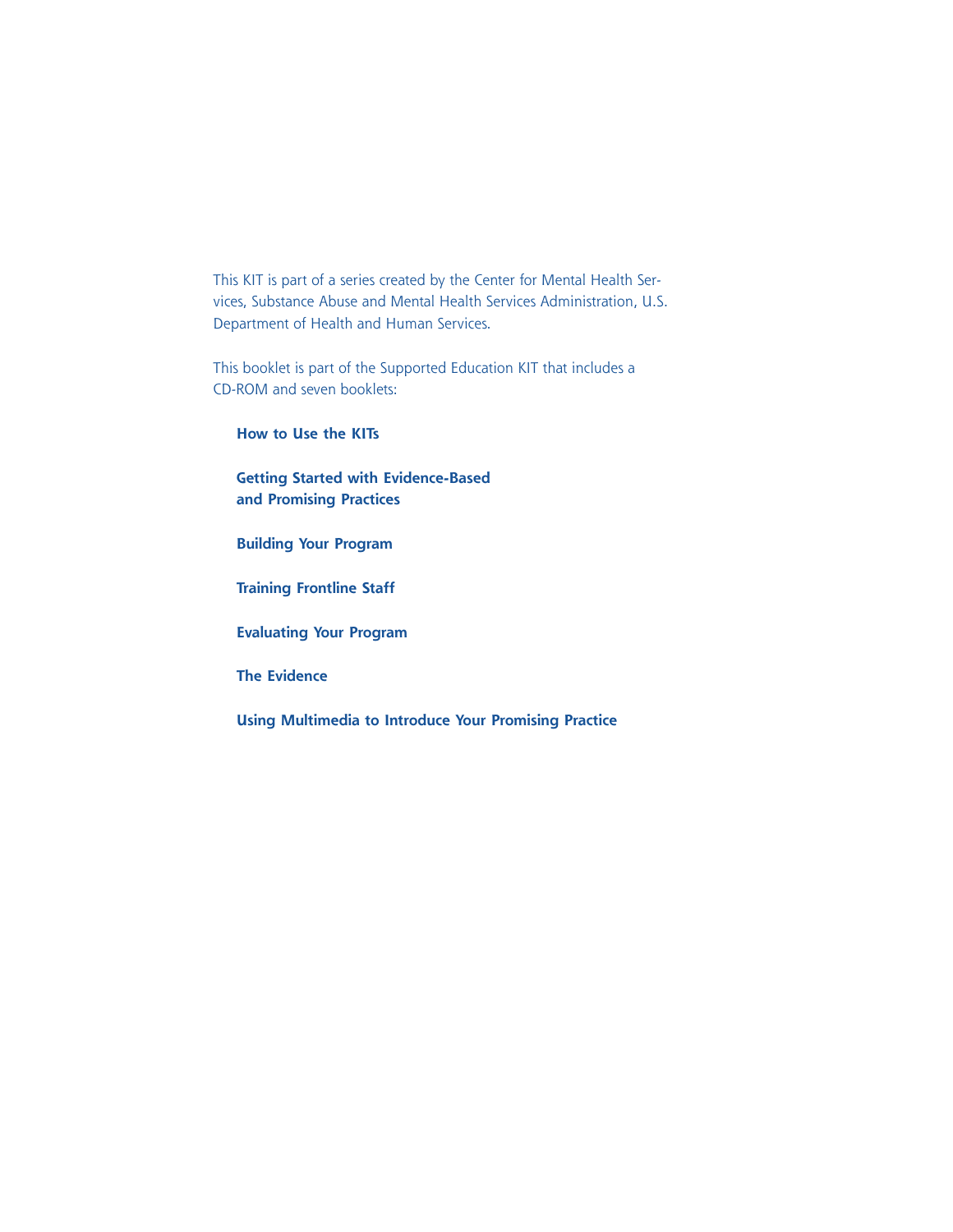

# **What's in Getting Started with Evidence-**

## **Based and Promising Practices**

| Consensus Building: Build Support for Change  3       |
|-------------------------------------------------------|
| Integrate the Practice into Policies and Procedures 6 |
|                                                       |
|                                                       |
| Maximize Effectiveness by Making Services             |
|                                                       |

# **Supported Education**

A Promising Practice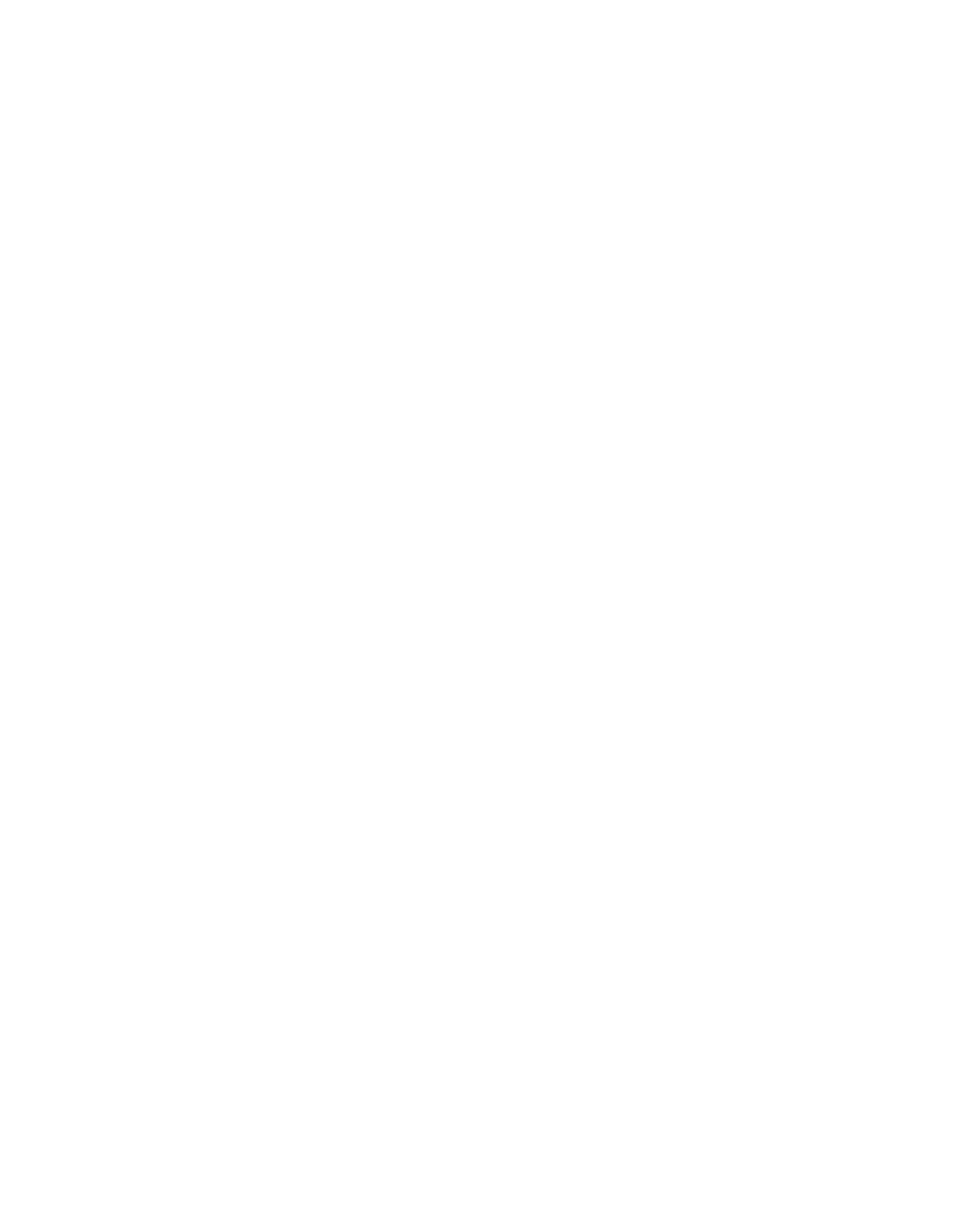

# **Getting Started with Evidence-Based and Promising Practices**

## **Consensus Building: Build Support for Change**

Within a system, change affects stakeholders differently. Consequently, when making changes in the mental health system, mental health agencies should expect varied reactions from staff, community members, consumers, and families. Since misunderstandings can stymie your efforts to implement evidence-based and promising practices, it is important to build consensus in the community.

**Practitioner training alone is not effective.** The experience of mental health authorities and agencies that have successfully implemented evidencebased practices (EBPs) reinforces that

fact. Instead, practitioner training must be complemented by a broad range of implementation activities, including the following:

- Building support for the practice;
- Integrating practice principles into agency policies and procedures;
- Training staff agency-wide; and
- Allowing for ongoing monitoring and evaluation of the program.

This overview introduces the *general range* of activities involved in successfully implementing evidence-based or promising practices. For guidelines and suggestions for practice-specific activities, see the remaining sections of each KIT.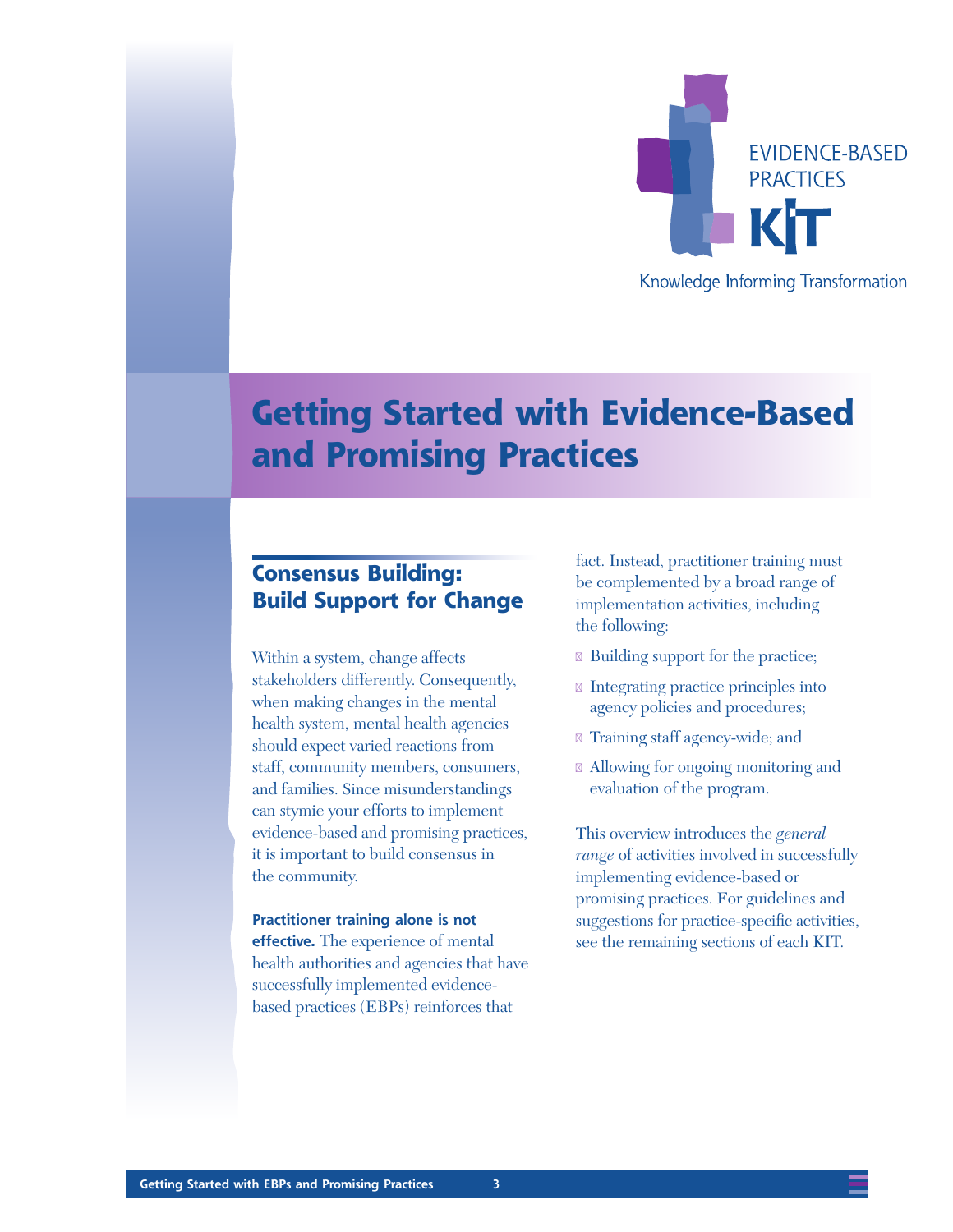#### **How to build support**

Consensus-building activities are designed to build support. Here are some ways to develop them:

**Step 1 Identify key stakeholders or people who will be affected by the practice.** Stakeholders may include agency personnel at all levels, mental health authority staff, and consumer and family representatives. Depending on the practice, you may also wish to build relationships with other community organizations, such as the Department of Education, state and local educational agencies, the Department of Vocational Rehabilitation, homeless shelters, food banks, police, hospitals, peersupport programs, and consumer and family groups.

**Step 2 Invite one potential champion from each stakeholder group to participate in an advisory committee.** According to agencies that have successfully implemented EBPs, identifying ongoing champions and forming an advisory committee are critical activities. While at first you may feel that creating an advisory committee slows the process, any amount of time used to build stakeholder support is worth the effort.

> Evidence-based and promising practices have little hope for success if the community doesn't recognize that they are needed, affordable, worth the effort, and congruent with community values and the

agency's practice philosophy. Mental health authorities and agency administrators must convey to key stakeholders a clear vision and a commitment to implementing the practice. By forming an advisory committee of potential champions from each stakeholder group, you will be able to broadly disseminate information in the community. After training committee members in the basic practice principles, ask them to hold informational meetings or to regularly disseminate information to their stakeholder groups.

**Step 3 Ask for advice.** Developing the advisory committee and educating its members early in the planning process will allow you to ask committee members for their advice during all phases of the implementation process. Community members may help assess how ready the community and the agency are to implement the practice and its activities. Once the practice is in place, committee members can keep staff informed of relevant community trends that may have an impact on providing services.

> Advisory committees are crucial for sustaining the practice over time. When staff turn over, or other well-trained staff leave and must be replaced, or when funding streams or program requirements change, community and political alliances are essential. A well-established committee can champion the initiative through changes.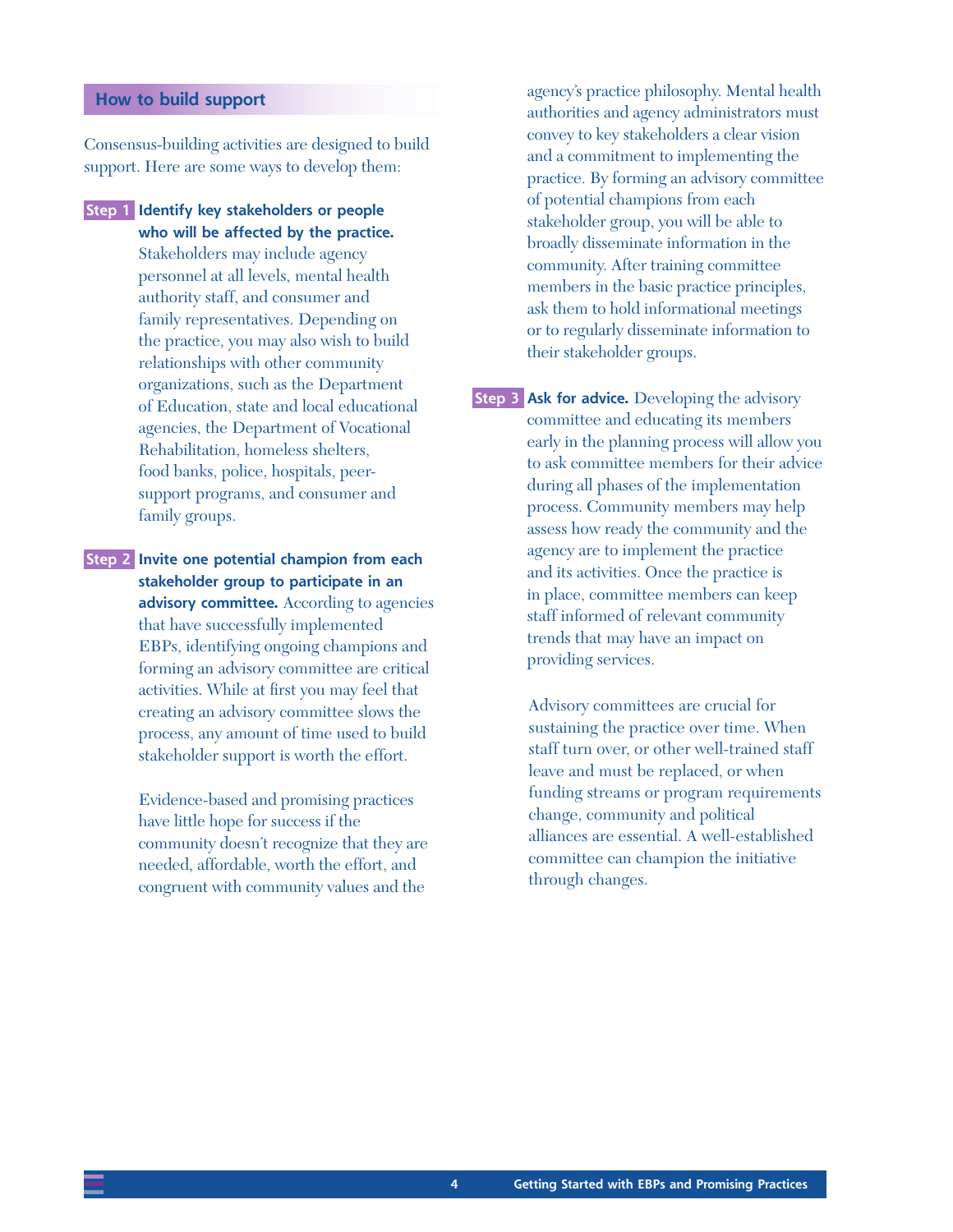#### **Step 4 Build an action plan.** Once key

stakeholders understand the practice, have your advisory committee develop an action plan for implementation. Action plans outline activities and strategies involved in developing the program, including the following:

- n Integrating the practice principles into mental health authority and agency policies and procedures;
- Outlining initial and ongoing training plans for internal and external stakeholders; and
- Designing procedures to regularly monitor and evaluate the evidence-based or promising practice.

Base the activities in your action plan on the needs of the population you serve, your community, and your organization.

#### **Step 5 Involve the advisory committee in ongoing**

**evaluation.** Committee members can help you decide which outcomes you should target. They can help you integrate continuous quality improvements.

#### **To start implementing your evidence-based or promising practice:**

- Pinpoint key stakeholder groups that will be affected by implementing the practice.
- Identify potential champions from each group and invite them to participate in an advisory committee.
- Ask the committee to advise you during the process.
- Build an action plan.
- Outline responsibilities for committee members, such as the following:
	- ❑ Participating in basic training;
	- ❑ Providing basic information about the practice to their stakeholder groups;
	- ❑ Advising you during all phases of the implementation process; and
	- ❑ Participating in an ongoing evaluation.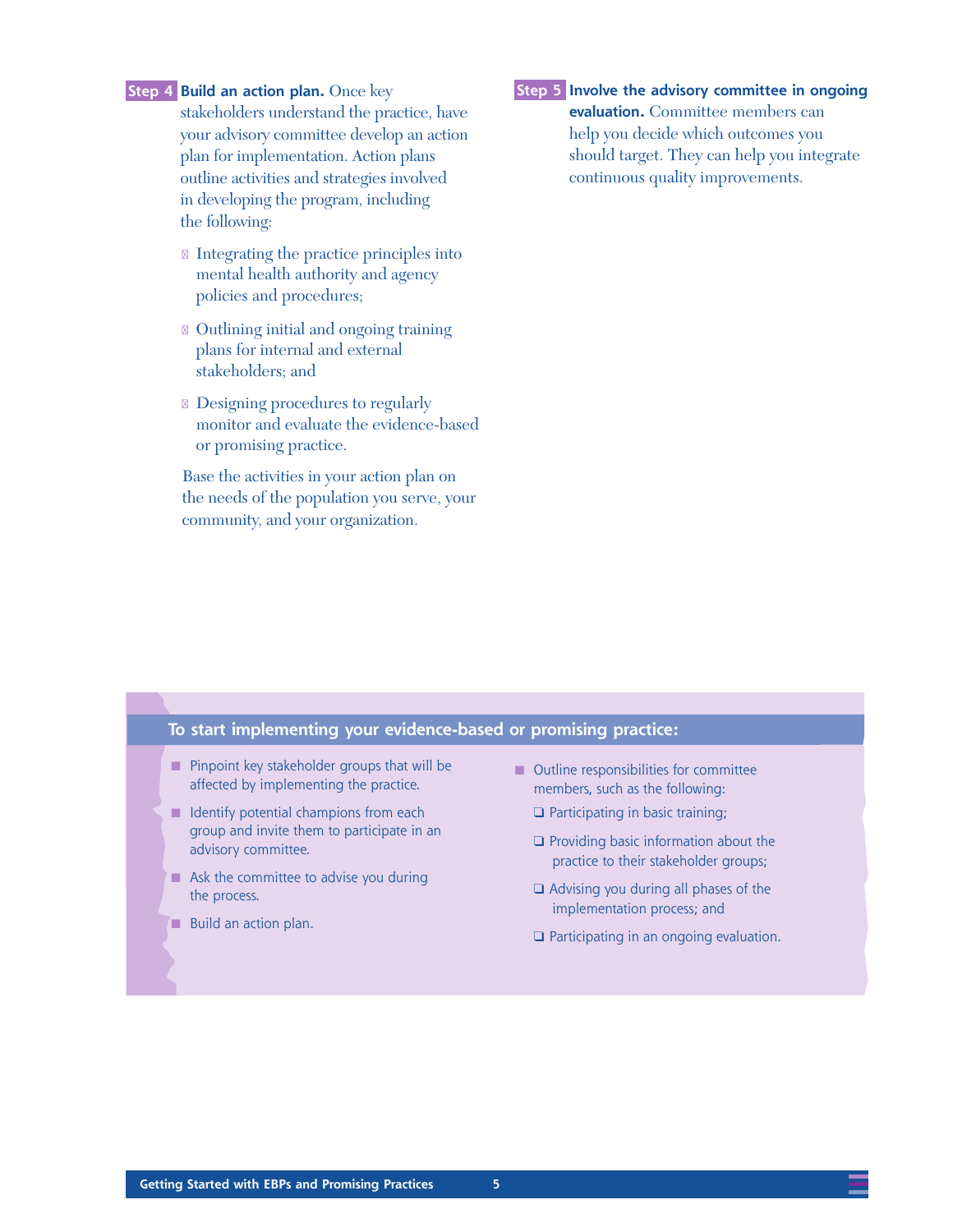## **Integrate the Practice into Policies and Procedures**

#### **Examine policies and procedures**

Mental health authorities and agencies that have successfully implemented evidence-based and promising practices highlight the importance of integrating the practice into policies and procedures. For example, you will immediately face decisions about staffing the program. Mental health authorities can support the implementation process by integrating staffing criteria into regulations. Agency administrators should select program leaders and practitioners based on mental health authority regulations and qualifications that the practice requires. New position descriptions should be integrated into the agency's human resource policies. Specific suggestions in *Building Your Program* will help mental health authorities and agency staff determine the appropriate mix and number of staff, define staff roles, and develop a supervision structure.

Agency administrators and mental health authorities should also review administrative policies and procedures to ensure that they are compatible with practice principles. For example, you may need to modify admission and discharge assessments, treatment planning, and servicedelivery procedures. Make sure policies and procedures include information about how to identify consumers who are most likely to benefit from a particular EBP or promising practice and how to integrate inclusion and exclusion criteria into referral mechanisms. Integrating practice principles into policies and procedures will build the foundation of the program and will ensure that the program is sustainable. Examine policies and procedures early in the process. While most changes will occur in the planning stages, regularly monitoring and evaluating the program (*see discussion below*) will allow you to periodically assess the need for more changes.

#### **Identify funding issues**

Identifying and addressing financial barriers is critical since specific costs are associated with starting new programs and sustaining them. Identify short- and long-term funding mechanisms for services, including federal, state, local government, and private foundation funds. You can work with your advisory committee to project startup costs by identifying the following:

- Time for meeting with stakeholders that is not reimbursed;
- Time for staff while in training;
- Staff time for strategic planning;
- Travel to visit other model programs; and
- Costs for needed technology (cell phones and computers) or other one-time expenses incurred during the initial implementation effort.

You should also identify long-term funding mechanisms to support services and continuous quality improvement efforts, such as ongoing training, supervision, technical assistance, fidelity, and outcomes monitoring. In addition, you may need to revise rules for reimbursement that are driven by service definitions and criteria; this may require interagency meetings on the federal, state, and local levels.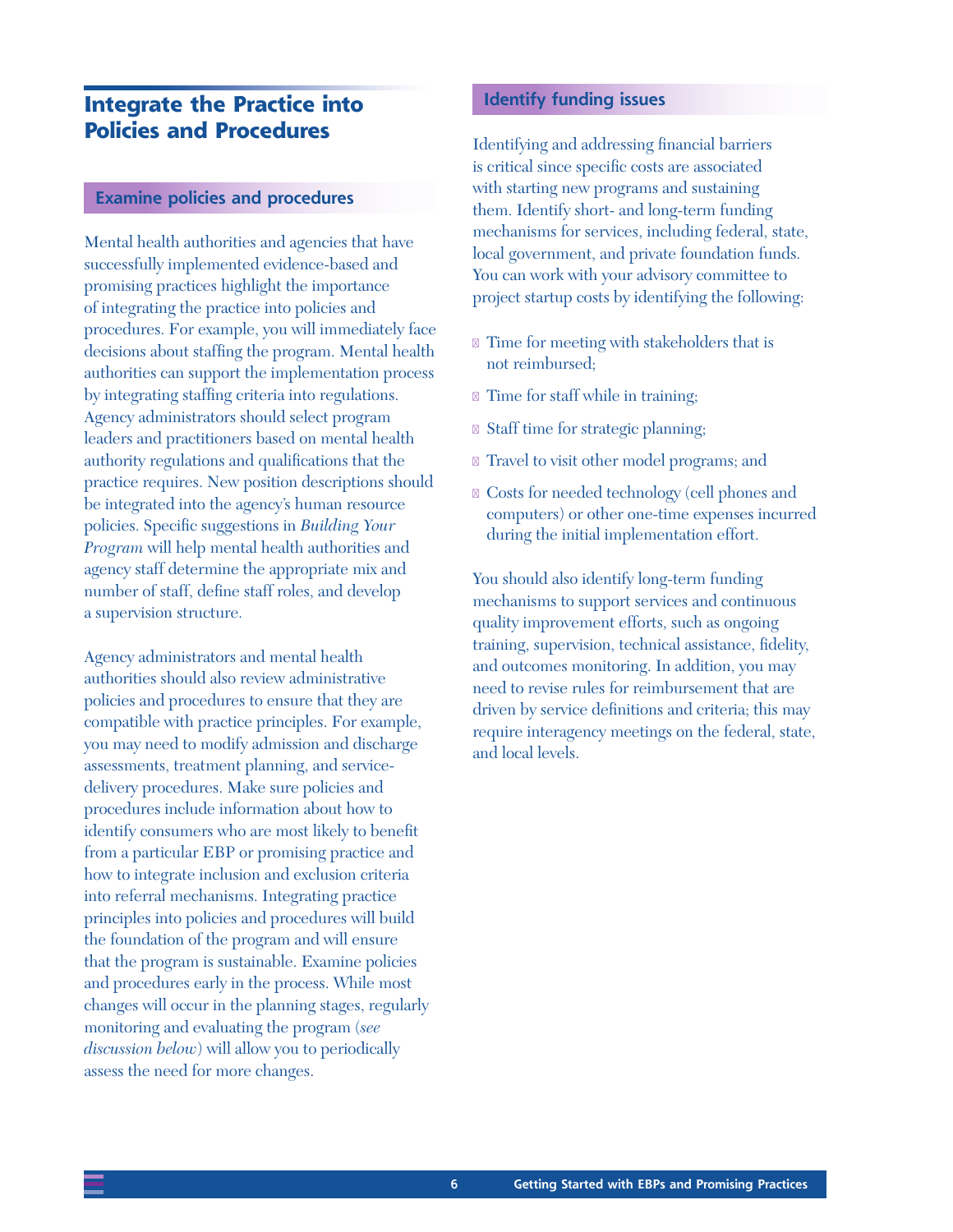#### **Get these valuable resources to help implement your EBP**

Numerous materials are available through the U.S. Department of Health and Human Services (**<http://www.hhs.gov>**) about using Medicaid and Medicare to fund necessary services. If you are implementing EBPs, one useful resource is *Using Medicaid to Support Working Age Adults with Serious Mental Illnesses in the Community: A Handbook*, published by the Assistant Secretary of Planning and Evaluation, January 2005.

#### **<http://aspe.hhs.gov/daltcp/reports/handbook.pdf>**

This handbook gives you an excellent introduction to the Medicaid program, including essential features, eligibility, and coverage of mental health services, community services, and waivers. It also provides helpful information for states seeking Medicaid funding to implement the following:

- Family Psychoeducation;
- Assertive Community Treatment;
- **Illness Management and Recovery;**
- Integrated Treatment for Co-Occurring Disorders;
- Medication Evaluation, Treatment, and Management (MedTEAM);
- Supported Employment;
- **B** Permanent Supportive Housing;
- Consumer-Directed Services; and
- Peer Support.

### **Assess Training Needs**

One of the next steps in implementing your evidence-based or promising practice is to develop a training plan. You may gauge the amount of training needed by assessing the readiness of your community. If a community doesn't know about the practice and doesn't recognize the existing need, you may have to conduct a wide range of educational activities. If a community already understands the practice and knows how it may address problems that community members want to solve, you may need fewer educational activities.

You can help train key stakeholder groups if you first train members of your advisory committee and then ask them to disseminate information about the purpose and benefits of the practice.

In addition to assessing training needs in the community, agency administrators should gauge how well staff across the agency understand the practice. Agency administrators who have successfully implemented EBPs highlight the importance of providing basic training on the EBP to all levels of staff throughout the agency. Educating and engaging staff will promote support for the practice. In the long run, if they are well trained, staff will have an easier time obtaining referrals, collaborating with staff from other service programs, and facilitating a continuum of care.

Ongoing inservice training is an efficient way to provide background information, the practice philosophy and values, and the basic rationale for service components in a comfortable environment. Consider including members of your advisory committee in decisions about the frequency and content of basic training.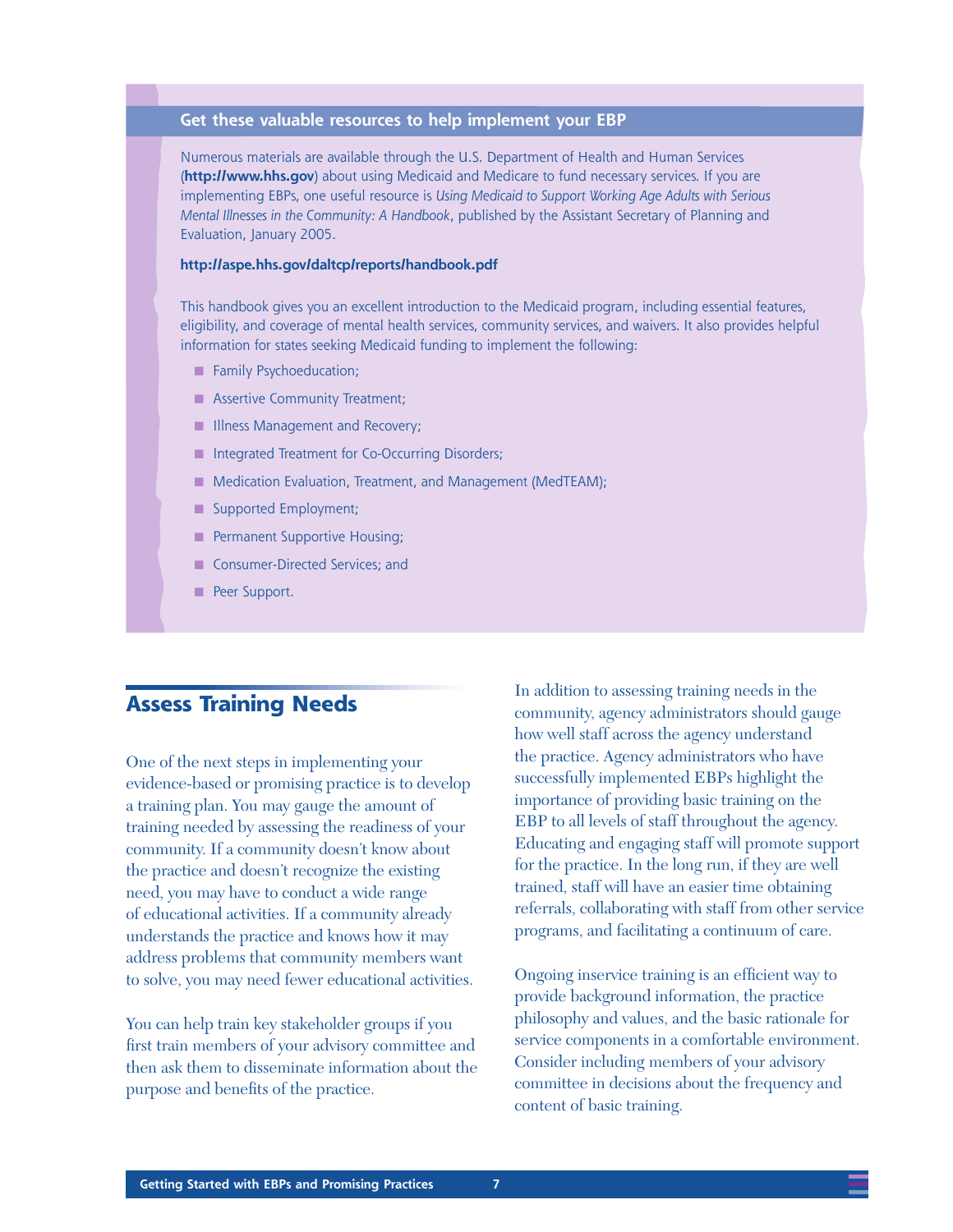#### **Offer more intensive training to program leaders and practitioners**

While staff at all levels in the agency should receive basic training, the program leader and practitioners will require more intensive training. To help practitioners integrate practice principles into their daily practice, offer comprehensive skills training to those who provide services. Each KIT contains a variety of specific training tools to help you provide both basic and intensive training.

Although most skills that practitioners need may be introduced through these training tools, research and experience show that the most effective way to teach new skills is through on-the-job consultation. Consultants may provide comprehensive training and case consultation to practitioners.

Consultants may also help mental health authorities and agency administrators to do the following:

- n Provide basic information to key stakeholders;
- Assess the community's readiness for change;
- Assist in integrating principles into policies and procedures; and
- Design ongoing training plans.

In many mental health agencies, turnover of staff is high. This means that the evidence-based or promising practice will not be sustained unless ongoing training is offered to all employees.

Many agencies have also found it useful for program leaders and practitioners to become familiar with the structure and processes of the practice by visiting agencies that have successfully implemented the practice.

Early in the process, mental health authorities and agency administrators must decide how to accomplish the following:

- Identify internal and external stakeholders who will receive basic training;
- Determine how often basic training will be offered;
- Identify who will provide the training;
- Identify staff and advisory group members who will receive comprehensive skills training;
- Determine the training format for ongoing training; and
- Determine whether staff may visit a model program.

Specific suggestions in *Building Your Program* will help mental health authorities and agency staff develop a training plan.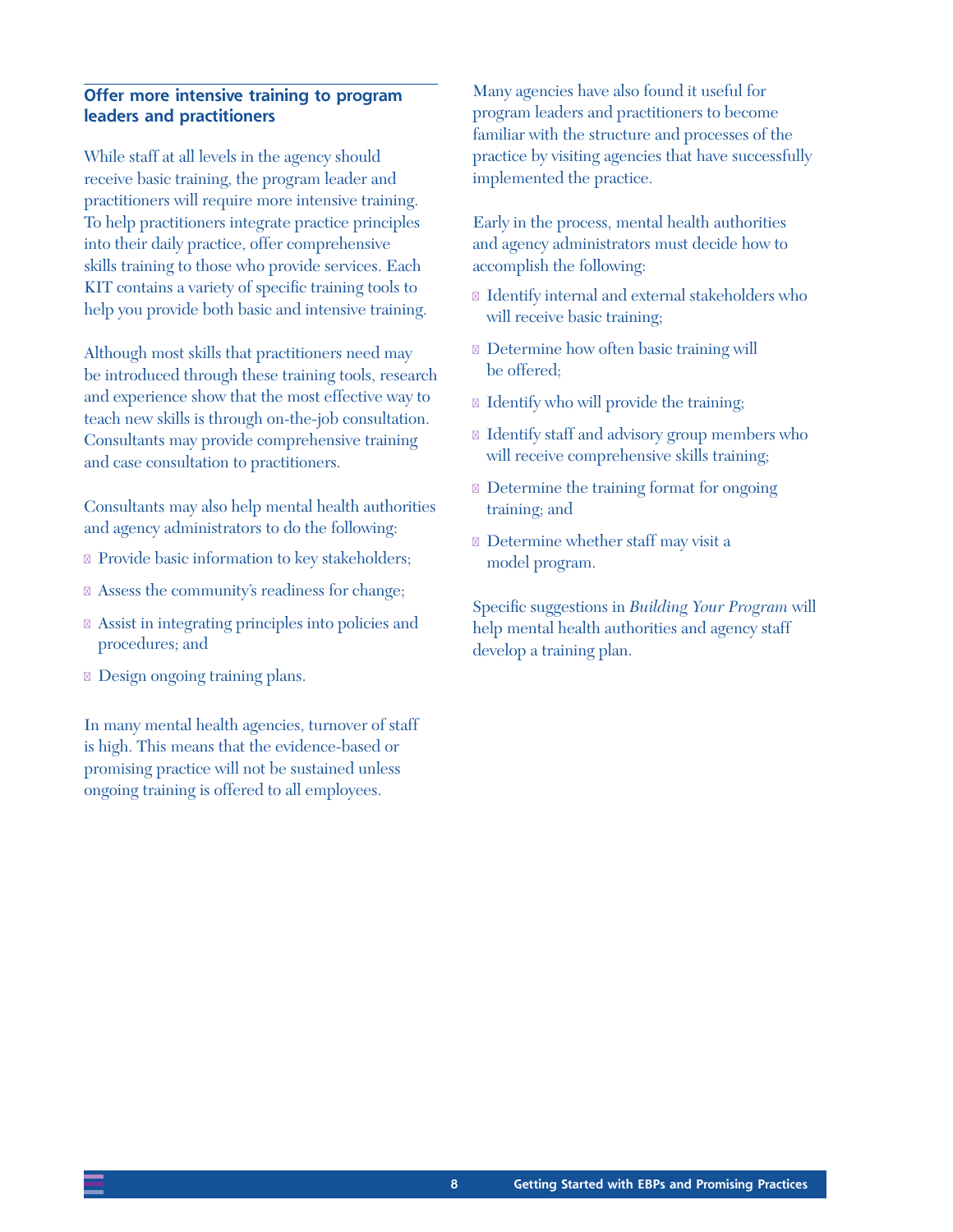### **Monitor and Evaluate Regularly**

Key stakeholders who implement evidence-based and promising practices may find themselves asking two questions:

- Has the practice been implemented as **planned?**
- Has the practice resulted in the expected **outcomes?**

Asking these two questions and using the answers to improve your program is a critical component for ensuring success.

- To answer the first question, **collect process measures** (by using the practice-specific Fidelity Scale). Process measures capture how services are provided.
- To answer the second question, **collect outcome measures.** Outcome measures capture the results or achievements of your program.

As you prepare to implement an evidence-based or promising practice, we strongly recommend that you develop a quality assurance system using both process and outcome measures to monitor and improve the program's quality from the startup phase and continuing through the life of the program. *Evaluating Your Program* in the KIT contains a practice-specific Fidelity Scale and sample outcome measures. These measures may be integrated into existing quality assurance programs or help agencies develop new ones.

#### **Why you should collect process measures**

Process measures, such as the practice-specific Fidelity Scale, help you assess whether the core elements of the practice were put into place in your agency. Research tells us that the higher an agency scores on a fidelity scale, the greater the likelihood that the agency will achieve favorable outcomes (Becker et al., 2001; Bond & Salyers, 2004). For this reason, it is important to monitor both fidelity and outcomes.

Process measures give agency staff an objective, structured way to determine if you are delivering services in the way that research has shown will result in desired outcomes. Collecting process measures is an excellent method to diagnose program weaknesses while helping to clarify program strengths. Process measures also give mental health authorities a comparative framework to evaluate the quality of evidence-based and promising practices across the state.They allow mental health authorities to identify statewide trends and exceptions to those trends.

#### **Why you should collect outcome measures**

While process measures capture how services are provided, outcome measures capture the program's results. Every service intervention has both immediate and long-term consumer goals. In addition, consumers have goals for themselves, which they hope to attain by receiving mental health services. These goals translate into outcomes and the outcomes translate into specific measures.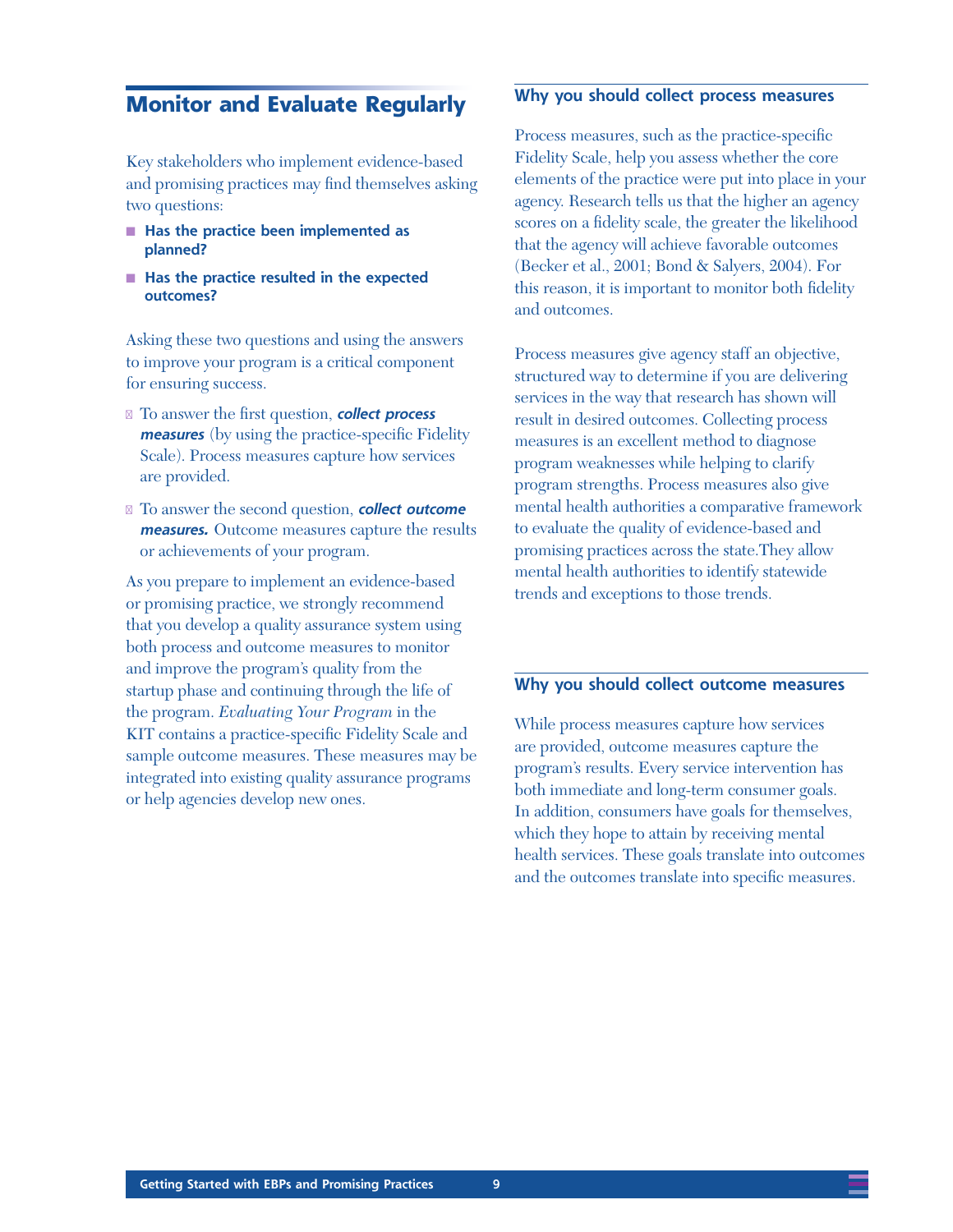Some outcomes directly result from an intervention, such as getting a job by participating in a Supported Employment program. Others are indirect, such as improving consumers' quality of life as a result of having a job. Some outcomes are concrete and observable, such as the number of days worked in a month. Others are subjective, such as being satisfied with services.

Therefore, you should collect outcome measures, such as homelessness, hospitalization, incarceration, and recovery, that show the effect that services have had on consumers, in addition to fidelity measures. Monitoring fidelity and outcomes on an ongoing basis is a good way to ensure that your program is effective.

#### **Developing a quality assurance system will help you:**

- Diagnose your program's strengths and weaknesses;
- Formulate action plans to improve the program;
- Help consumers achieve their goals for recovery; and
- Deliver mental health services both efficiently and effectively.

#### **How process and outcome data improve practice**

Collecting and using process and outcome data can improve consumer participation and staff performance.

#### **Consider the following story:**

Participants in a partial hospitalization program sponsored by a community mental health center consistently showed very little vocational interest or activity. Program staff began gathering data monthly about consumers' vocational status and reporting the data to their program consultant. Every 3 months, the consultant returned the data to them using a simple bar graph.

The positive result of gathering and using information about consumers' vocational activity was evident almost immediately. Three months after starting this monitoring system, the percentage of the program's consumers who showed an interest or activity in vocational areas increased from 36 percent to 66 percent. Three months later, 72 percent of program participants were involved in some form of vocational activity.

This example shows that sharing process and outcomes data with consumers can stimulate participation in your program.

Similarly, disseminating assessment data can enhance staff performance and increase motivation, professional learning, and a sense of accomplishment. In their study of successful companies, Peters and Waterman (1982) observed:

We are struck by the importance of available information as the basis for peer comparison. Surprisingly, this is the basic control mechanism in the excellent companies. It is not the military model at all. It is not a chain of command wherein nothing happens until the boss tells somebody to do something. General objectives and values are set forward and information is shared so widely that people know quickly whether or not the job is getting done—and who's doing it well or poorly (p. 266).

Information in *Evaluating Your Program* will teach quality assurance team members how to collect, analyze, and use process and outcomes data to improve their program.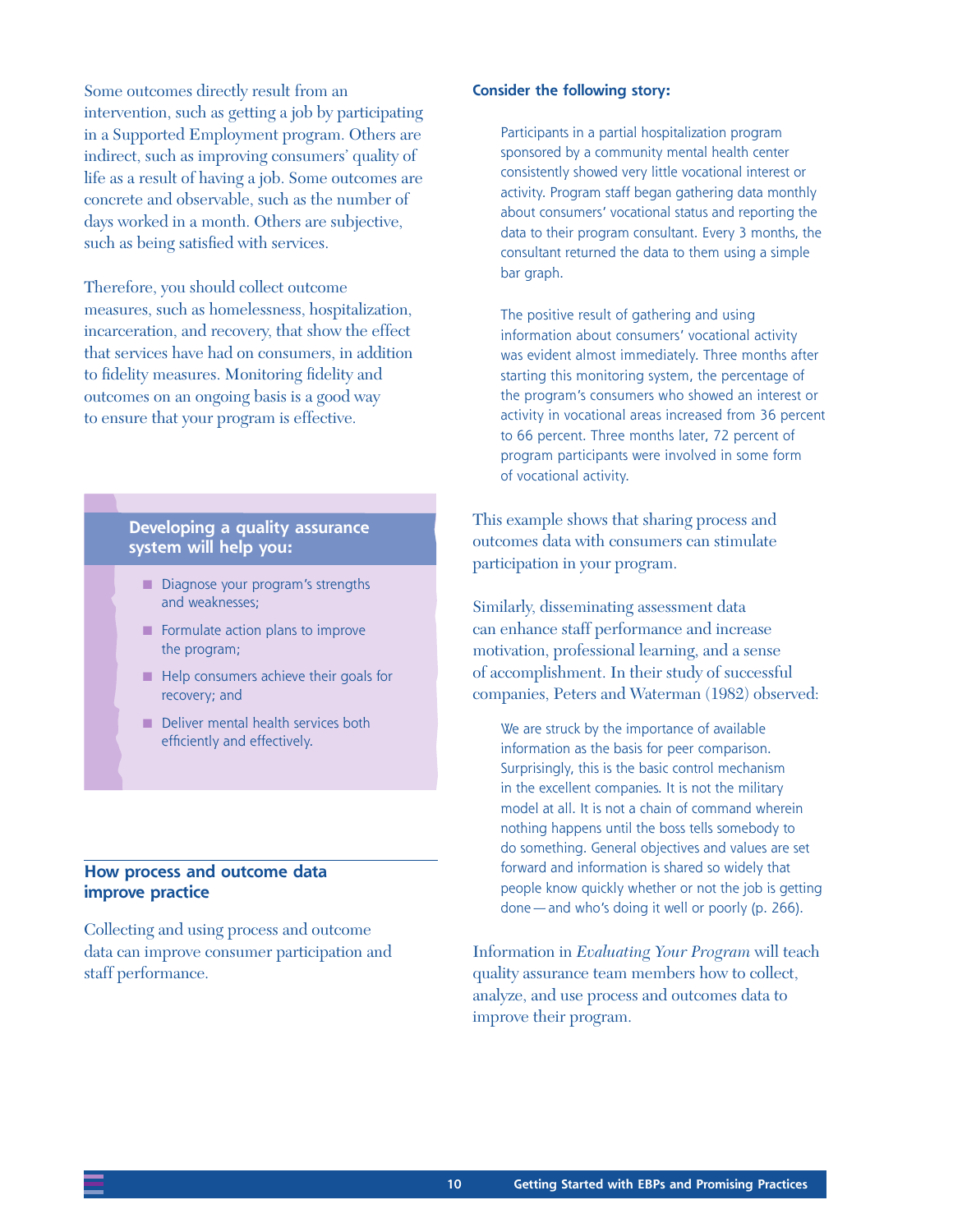## **Maximize Effectiveness by Making Services Culturally Competent**

*Cultural competence* is an approach to delivering services that assumes that services are more effective when they are provided within the most relevant and meaningful cultural, gender-sensitive, and age-appropriate context for the people being served.

You can improve the quality of your program by ensuring that it is culturally competent—that it adapts to meet the needs of consumers from diverse cultures. First, it's important to understand what culture and cultural competence are and how they affect care.

#### **What culture is and how it affects care**

Broadly defined, *culture* is a common heritage or set of beliefs, norms, and values that a group of people shares. People who are placed—either by census categories or by identifying themselves into the same racial or ethnic group are often assumed to share the same culture; however, not all members who are grouped together will share the same culture.

A great diversity exists within each broad category. Some individuals may identify with a given racial or ethnic culture to varying degrees, while others may identify with multiple cultures, including those associated with their religion, profession, sexual orientation, region, or disability status.

Culture is dynamic. It changes continually and is influenced both by people's beliefs and by the demands of their environment. Immigrants from different parts of the world arrive in the United States with their own culture but gradually begin to adapt and develop new, hybrid cultures that allow them to function in the dominant culture. This process is called *acculturation*. Even groups that have been in the U.S. for many generations

may share beliefs and practices that maintain influences from multiple cultures. This complexity necessitates an individualized approach to understanding culture and cultural identity in the context of mental health services.

Culture influences many aspects of care, starting with whether people think care is even needed. Culture influences the concerns that people bring to the clinical setting, the language they use to express those concerns, and the coping styles they adopt.

Culture affects family structure, living arrangements, and the degree of support that people receive in time of difficulties. Culture also influences patterns of help-seeking, whether people start with a primary care doctor, a mental health program, or a minister, spiritual advisor, or community elder. Finally, culture affects whether people attach a stigma to mental health problems and how much trust they place in the hands of providers.

#### **Culture isn't just a consumer issue**

It's easy to think that culture belongs only to consumers without realizing how it also applies to providers and administrators. Professional culture influences how providers and administrators organize and deliver care. Some cultural influences are more obvious than others—such as the manner in which practitioners ask questions or how they interact with consumers. Less obvious but equally important are issues such as the following:

- The operating hours of an agency;
- The importance that staff attaches to reaching out to family members and community leaders; and
- The respect that staff gives to the culture of consumers who enter their doors.

Knowing how culture influences so many aspects of mental health care underscores the importance of adapting agency practices to respond to, and be respectful of, the diversity of the surrounding community.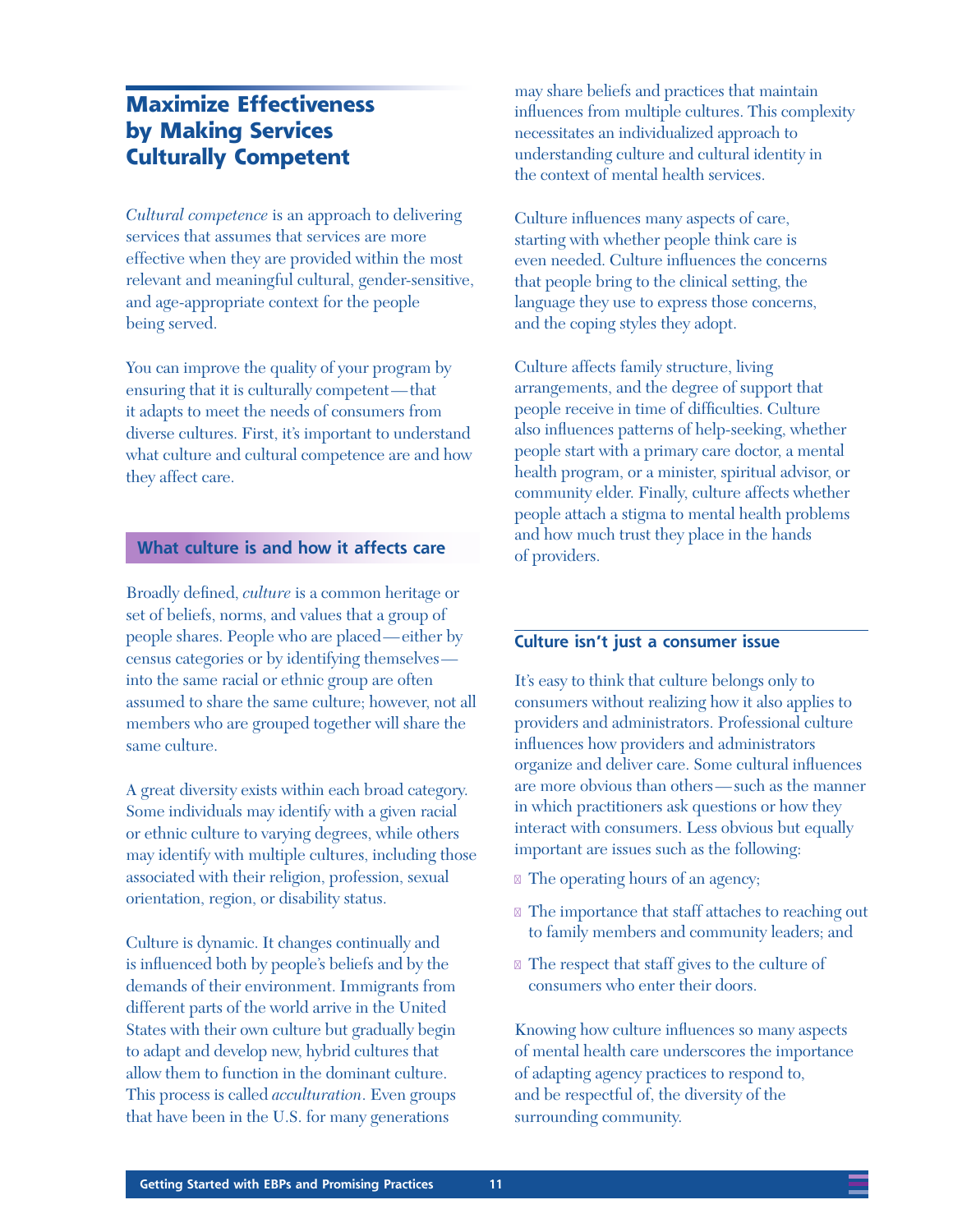#### **The need for cultural competence**

For decades, many mental health agencies neglected to recognize the growing diversity around them. Often, people from non-majority cultures found programs off-putting and hard to access. They avoided getting care, stopped looking for care, or—if they managed to find care—they dropped out.

Troubling disparities resulted. Many minority groups faced lower access to care, lower use of care, and poorer quality of care. Disparities were most apparent for racial and ethnic minority groups, such as the following:

- African Americans;
- American Indians and Alaska Natives;
- Asian Americans;
- Hispanic Americans; and
- Native Hawaiians and other Pacific Islanders.

But disparities also affect many other groups, such as the following:

- Women and men;
- Children and older adults;
- People from rural areas;
- People of different religions;
- People with different sexual orientations; and
- People with physical or developmental disabilities.

Altogether, those disparities meant that millions of people suffered needless disability from mental illnesses.

Starting in the late 1980s, the mental health profession responded to the issue of disparity with a new approach to care called cultural competence. Originally *cultural competence* was defined as a set of congruent behaviors, attitudes, and policies that come together in a system, agency, or among professionals to enable people to work effectively

in cross-cultural situations. *Cultural competence* is intended to do the following:

- Improve consumers' access to care;
- Build trust; and
- Promote consumers' engagement and retention in care.

#### **What is cultural competence?**

In the Surgeon General's report on the topic *cultural competence,* it is defined in the most general terms as

"… the delivery of services responsive to the cultural concerns of racial and ethnic minority groups, including their languages, histories, traditions, beliefs, and values" (U.S. Department of Health and Human Services, 2001).

In most cases, *cultural competence* refers to sets of guiding principles developed to increase the ability of mental health providers, agencies, or systems to meet the needs of diverse communities, including racial and ethnic minorities.

While consumers, families, providers, policymakers, and administrators have long acknowledged the intrinsic value of cultural competence, insufficient research has been dedicated to identifying its key ingredients. Therefore, the field still struggles to define cultural competence, put it into operation, and measure it.

The word *competence* is somewhat misleading. It usually implies a set of criteria on which to evaluate a program. But this is not yet true; cultural competence is still underresearched. In this context, competence means that the responsibility to tailor care to different cultural groups belongs to the system, not to the consumer. Every provider or administrator who is involved in delivering care—from mental health authorities down to clinical supervisors and practitioners—bears responsibility for trying to make programs accessible, appropriate, appealing, and effective for the diverse communities that they serve. Many do it naturally.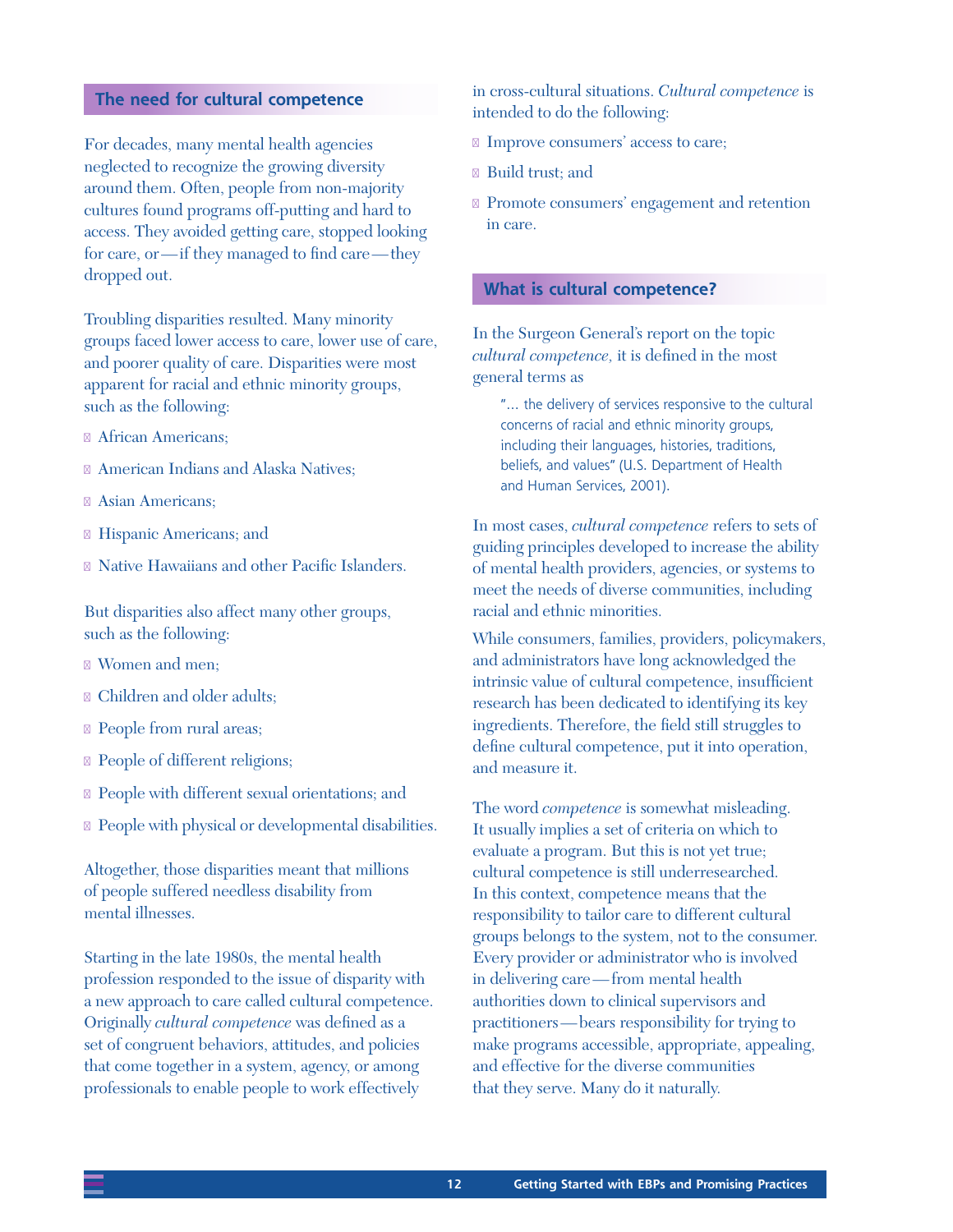#### **How cultural competence relates to EBPs**

According to the Surgeon General, evidence-based practices are intended for every consumer who enters care, regardless of his or her culture. But programs often need to adjust evidence-based or promising practices to make them accessible and effective for cultural groups that differ in language or behavior from the original study populations. The adjustments should help, rather than interfere with, a program's ability to implement these practices using the KITs.

In a nutshell, to deliver culturally competent programs, you must tailor to the unique communities you serve either the practice itself or the context in which the practice is delivered. In time, specific fidelity measures may be available to assess a program's cultural competence, but not yet. The evidence base of cultural competence is too small.

While the evidence is being collected, programs can and should tailor evidence-based and promising practices to each cultural group they serve, for instance, by translating their informational brochures into the languages often used in their communities. For more suggestions, see the next section, *How to put cultural competence into practice*.

#### Many providers ask,

How can we know if EBPs apply to a particular ethnic, racial, or cultural group if the research supporting those practices was done on a very different population?

The answer is that we will not know for sure until we try; but the limited research that does exist suggests that EBPs, perhaps with minor modifications, work well across cultures. Furthermore, because EBPs represent the highest quality of care currently available, it is a matter of fairness and prudence to provide them to all people who may need them. Yet the question remains, *How can we do this effectively?*

#### **How to put cultural competence into practice**

Since the goal is for all programs to be culturally competent, we offer a variety of straightforward steps to help agency administrators respond more effectively to the people they serve. These steps apply to all facets of a program; they are not restricted to the EBP program alone. Please note that the following guidelines are meant to be illustrative, not prescriptive:

- Understand the racial, ethnic, and cultural demographics of the population served.
- Become most familiar with one or two of the groups you most commonly encounter.
- Create a cultural competence advisory committee consisting of consumers, family, and community organizations.
- Translate your forms and brochures.
- Offer to match a consumer with a practitioner who has a similar background.
- Use bilingual staff, including those trained in American Sign Language, when needed. If this is not possible, then have ready access to qualified interpreters.
- Ask consumers about their cultural backgrounds and identities.
- Incorporate cultural awareness into consumers' assessment and treatment.
- Tap into natural networks of support, such as the extended family and community groups that represent the consumer's culture.
- Reach out to religious and spiritual organizations to encourage referrals or as another network of support.
- Offer training to staff in culturally responsive communication or interviewing skills.
- Understand that some behaviors that one culture may consider to be signs of psychopathology are acceptable in a different culture.
- Be aware that consumers from other cultures may hold different beliefs about causes and treatment of illness.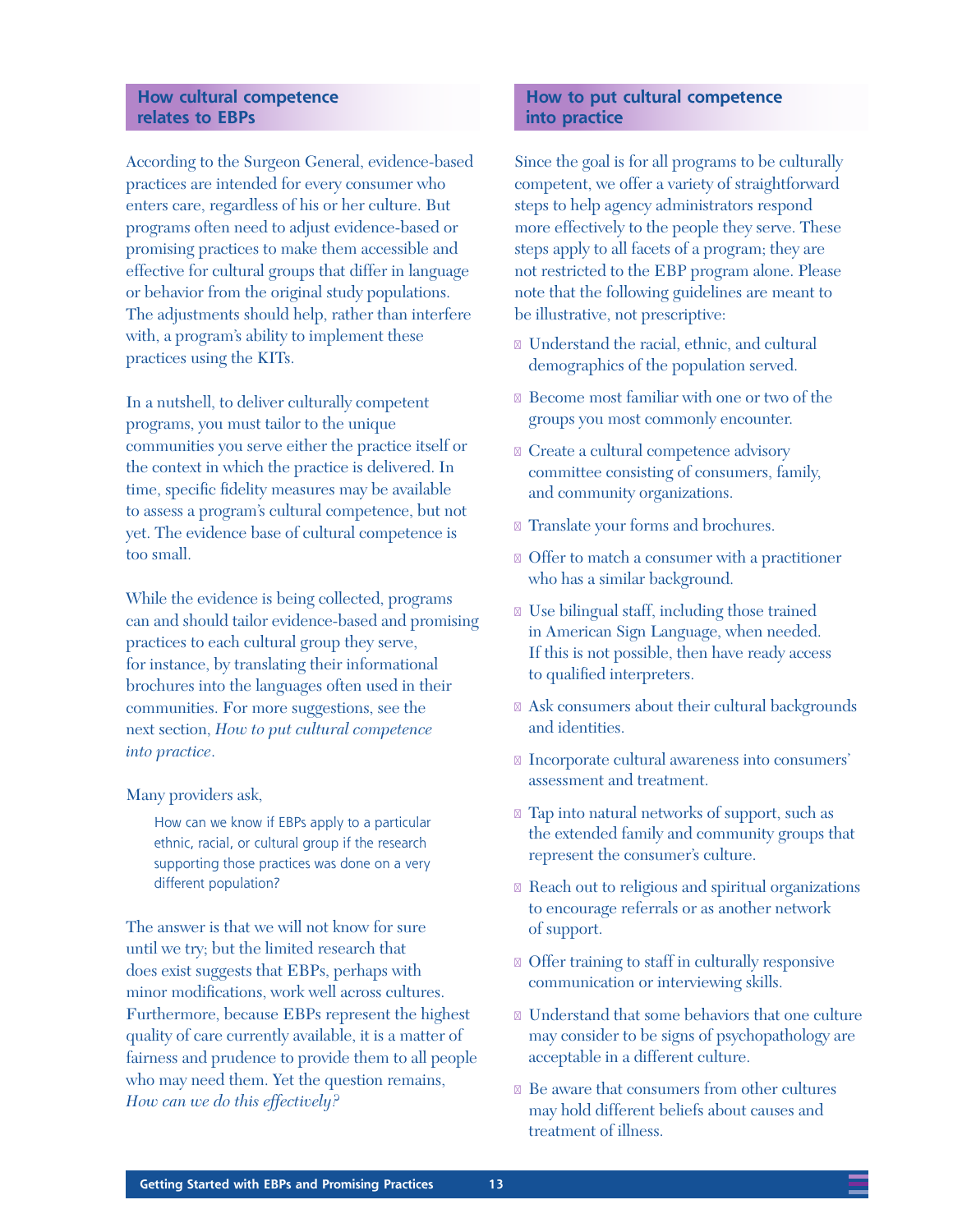#### **How mental health authorities can help**

We offer you a few examples of how public mental health authorities can help develop a more culturally competent mental health system:

- Designate someone with part-time or full-time responsibility for improving and monitoring cultural competence.
- Create a strategic plan to incorporate cultural competence into the mental health system.
- Establish an advisory committee that includes representatives from all the major racial, ethnic, and cultural groups you serve.
- Address barriers to care (including cultural, linguistic, geographic, or economic barriers).
- Promote staffing that reflects the composition of the community you serve.
- Promote regular organizational self-assessments of cultural competence.
- Collect and analyze data to examine disparities in services.
- Designate specific resources for cultural competence training.
- n Include cultural competence in quality-assurance and quality-improvement activities.

For more suggestions about adapting evidencebased and promising practices to diverse groups, see the remaining booklets in the KIT.

#### **A look at cultural competence through six vignettes**

#### **Vignette—Integrated Treatment for Co-Occurring Disorders**

Kevin is a 40-year-old African American homeless man in Chicago who, for a decade, cycled between jail, street, and shelter. At the shelter, he refused help for what the staff believed was a longstanding combination of untreated schizophrenia and alcoholism.

He became so drunk one night that he walked in front of a car and was seriously injured. While in the hospital, he was treated for his injuries, as well as placed on anti-psychotic medications after psychiatrists diagnosed him with schizophrenia.

When he was discharged from the hospital, Kevin was referred to an integrated treatment program for co-occurring disorders. Realizing that Kevin needed aggressive treatment to avoid spiraling into homelessness again, the head of the treatment team recommended concurrently treating the alcoholism and schizophrenia. The integrated treatment specialist was an African American psychiatrist who appreciated the years of alienation, discrimination, and victimization that Kevin described as having contributed to his co-occurring disorders.

The integrated treatment specialist worked hard to develop a trusting relationship. He worked with the treatment team to ensure that, in addition to mental health and substance abuse treatment, Kevin received social skills training and a safe place to live. When Kevin was well enough, and while he continued receiving group counseling for his co-occurring disorders, one of his first steps toward recovery was to reconnect with his elderly mother who had not heard from him in 10 years.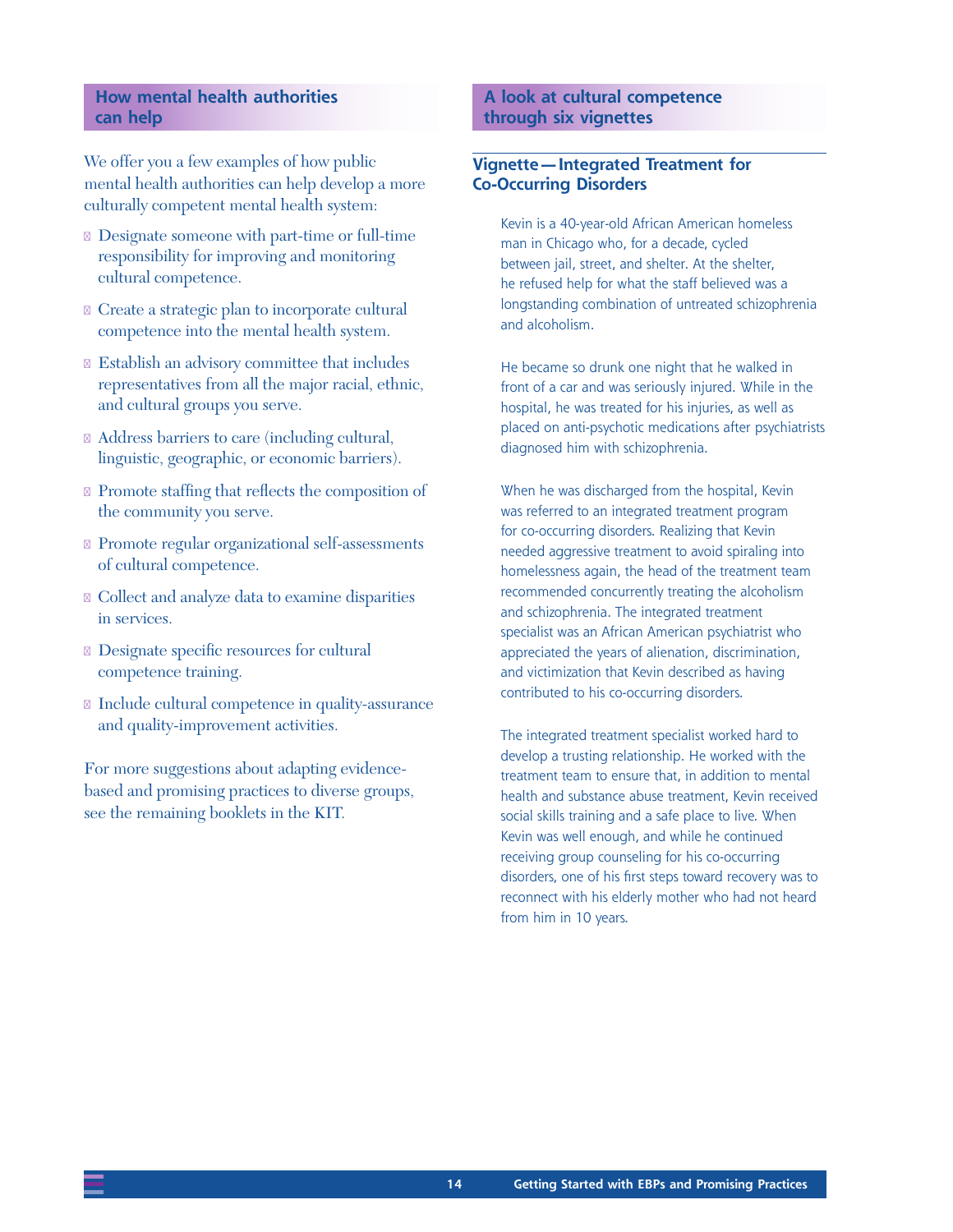#### **Vignette—Assertive Community Treatment**

A minister in Baltimore contacted the city's Assertive Community Treatment (ACT) program with an unusual concern: one of his congregants disclosed to him that another member of the congregation—an older woman from Jamaica—was beating her adult daughter for "acting crazy all the time." The Jamaican mother might even be locking her adult daughter in the basement, according to the congregant.

One year before, an ACT team member reached out to local ministers to tell them about the program. The ACT team realized that better communication and referrals were needed. Stronger connections across organizations would improve chances for recovery by enhancing social support and adherence to treatment. Some consumers, however, believed that treatment was against their religion.

The ACT team member obtained a court order to allow authorities to enter the Jamaican mother's home. They discovered the traumatized 25-year-old daughter locked in the basement, actively psychotic, and bearing marks of physical abuse. The team diagnosed the daughter with schizophrenia and arranged suitable housing for her.

The team arranged for appropriate medications, individual and group therapy, trauma care, social skills training, and suitable housing. Through links to the church and the community, the team helped the daughter get clothing and spiritual support.

The team discovered that the mother's ethnic group from Jamaica believed that her daughter's mental illness was a sign of possession by the devil. The team reached out to the mother to educate her about schizophrenia.

#### **Vignette—Illness Management and Recovery**

Lupita, a 17-year-old high school senior, arrived in an emergency room after a suicide attempt. The psychiatrist on call happened to be the same one who diagnosed Lupita's bipolar disorder a year before. He thought that she had been taking her medications properly, but blood tests now revealed no trace of psychiatric medication.

The psychiatrist tried to communicate with Lupita's anxious parents who were waiting in the visitor area, only to learn that they spoke Spanish, not English. The psychiatrist had mistakenly assumed that because Lupita, a second-generation Mexican American, was highly acculturated, so were her parents. She contacted the hospital's bilingual Illness Management and Recovery (IMR) practitioner who learned that the parents felt powerless for months as they watched their daughter sink into a severe depression, as she was not taking her medications.

The IMR practitioner, whose family had similarly emigrated from a rural region of Mexico, knew to gently ask the parents if they could read and understand the dosage directions for Lupita's medication. Finding that the parents had limited literacy in both English and Spanish, they tailored the treatment program so that it would not depend on the written word. They also introduced Lupita and her family to the IMR program. The hospital had organized programs for Spanish-speaking families because of the large number of Latinos in the area.

During the weekly sessions, the IMR practitioner translated for the family and helped them schedule Lupita's psychiatric visits. Together they apportioned the correct combination of pills in a daily pill container. Understanding that the family had no phone, the IMR practitioner worked with them to find a close neighbor who might allow them to use the phone to relay messages from her and to contact her if Lupita stopped taking her medications.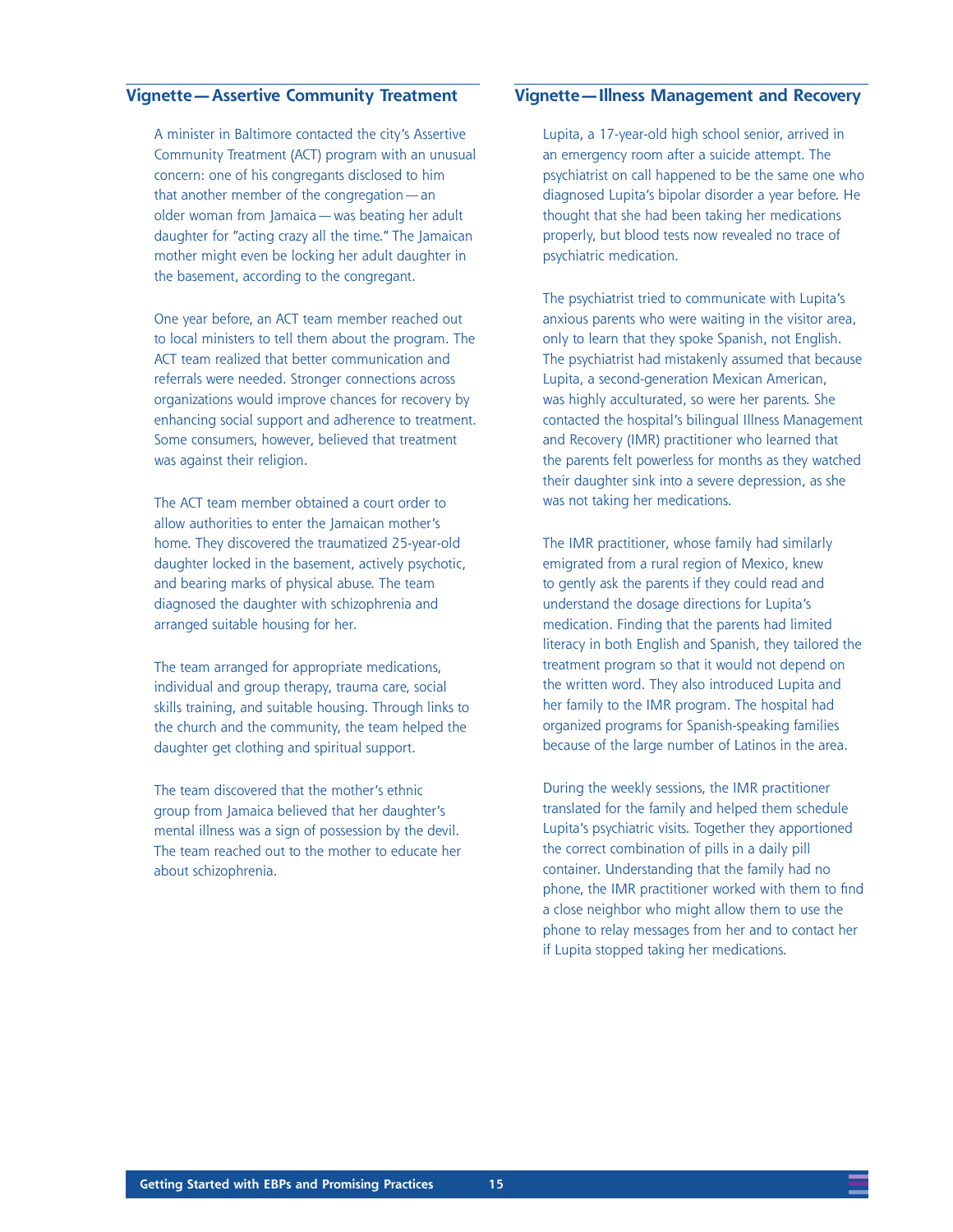#### **Vignette—Family Psychoeducation**

In times of difficulties, many Native Hawaiians rely on their elders, traditional healers, families, or teachers to provide them with wisdom and cultural practices to resolve problems. One such practice is *ho`oponopono,* which is a traditional cultural process for maintaining harmonious relationships among families through a structured discussion of conflicts. Ho`oponopono is also used by people for personal healing and guidance in troubled times.

When Kawelo lost his job as an electrician, his mental health practitioner asked him if he had a family elder who knew of community elders who were familiar with traditional Hawaiian healing practices. Kawelo's practitioner recognized the importance of tapping into this community support and suggested that his family seek out ho`oponopono.

Kawelo and his practitioner contacted the family and elders to arrange a meeting. At the meeting, the practitioner provided information about Kawelo's illness. They discussed symptoms and warning signs of relapse.

The therapist asked the elders how the group could support Kawelo's recovery. After lengthy deliberations, the family decided that one way to help Kawelo was to participate in ho'oponopono to understand the types of problems that he was experiencing and identify how the family could help him heal himself. Some members of the family also agreed to participate in a Family Psychoeducation (FPE) program to learn more about his mental illness and ways to support his recovery.

Through the FPE program, the family participated in structured multi-family group sessions. Because an important level of healing in Native Hawaiian culture involves sharing positive and negative emotions in an open, safe, and controlled environment, the family's participation in a combination of ho'oponopono and FPE was successful in helping Kawelo.

#### **Vignette—Supported Employment**

Jing is a bilingual employment specialist. By informally surveying her caseload, she estimates that about 30 percent of the consumers with whom she works are Asian, but they come from vastly different backgrounds, ranging from Taiwan to Cambodia, with different educational levels.

One of the consumers with bipolar disorder with whom she works recently immigrated from China. He has a high school education, but speaks Mandarin and very little English. Fluent in Mandarin, Jing is able to conduct a careful assessment of the consumer's job skills and a rapid, individualized job search.

Jing identifies several import-export businesses in the area that have monolingual Mandarin-speaking employees. She and the consumer secure a position, but it pays less than one the consumer would qualify for if he spoke English. Jing and the consumer decide to take the position while, at the same time, participating in a quick-immersion night program in English as a Second Language.

Jing provides follow-along job support during the next few months. When the consumer's English is better, Jing and the consumer search for and find a higher paying job. Jing continues follow-along services to support the consumer in his adjustment to the greater demands of the new position.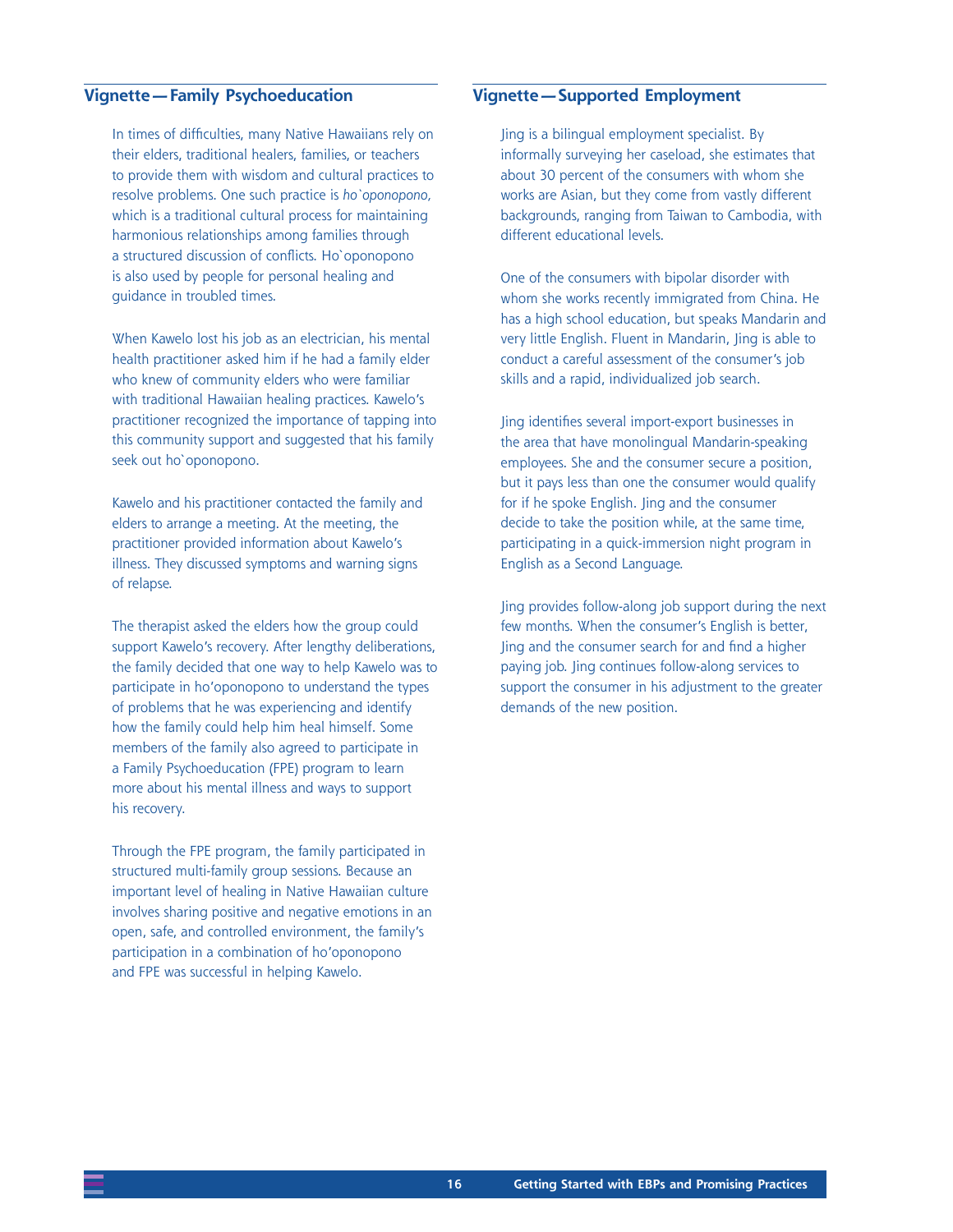#### **Vignette – Supported Education**

Josh is 40-years old. He was ambivalent about finishing college when he began working with a Supported Education specialist. Josh experienced panic attacks in the classroom, which caused him to drop out of college after his first year.

The Supported Education specialist spent several sessions talking with Josh about his goals and interests. After much consideration, Josh decided that he would like to return to school for a degree in Information Systems.

The Supported Education specialist worked with Josh to find a university that was the right match for him. They looked at the curriculum from several universities to find the ones with strong programs in Information Systems. The Supported Education specialist identified universities that departments that offered students' individualized supports and accommodations. As an orthodox Jew, it was also important to Josh to be in an environment that respected his religious practices and holidays.

Josh selected a university that met his interests and needs. The Supported Education specialist assisted him with the application process and they visited the campus together. She helped Josh connect with the Office of Disability. Arrangements were made for Josh to take tests in private to reduce the likelihood of future panic attacks in the classroom. The professors also allow Josh to tape record class lectures to remove the pressure on note-taking.

The Supported Education specialist continued to meet with Josh every month to offer support and encouragement. She checked in with Josh more regularly during finals and other busy periods of the academic year. Supported Education was successful in helping Josh complete his degree in 5 years.

#### **Selected resources on cultural competence**

The following resources on cultural competence apply to all evidence-based and promising practices. These resources are for consumers and families, mental health authorities, administrators, program leaders, and practitioners. For resources related to each specific practice, see *The Evidence* in each KIT.

#### **National resources for consumers and families**

#### **Center for Mental Health Services**

Substance Abuse and Mental Health Services Administration SAMHSA's Health Information Network Rockville, MD 20857 *Phone:* (877) SAMHSA-7 (1-877-726-4727) (English and Español) <http://store.samhsa.gov>

#### **First Nations Behavioral Health Association** Box 55127

Portland, OR 97238 *Phone*: (503) 953-0237 <http://www.fnbha.org>

#### **National Alliance on Mental Illness (NAMI)**

3803 N. Fairfax Drive Suite 100 Arlington, VA 22203 *Phone:* (800) 950-NAMI (6264) *Fax:* (703) 524-9094 *TTY:* (703) 516-7227 <http://www.nami.org>

#### **National Asian American Pacific Islander Mental Health Association**

1215 19th Street, Suite A Denver, CO 80202 *Phone:* (303) 298-7910 *Fax:* (303) 298-8081 <http://www.naapimha.org>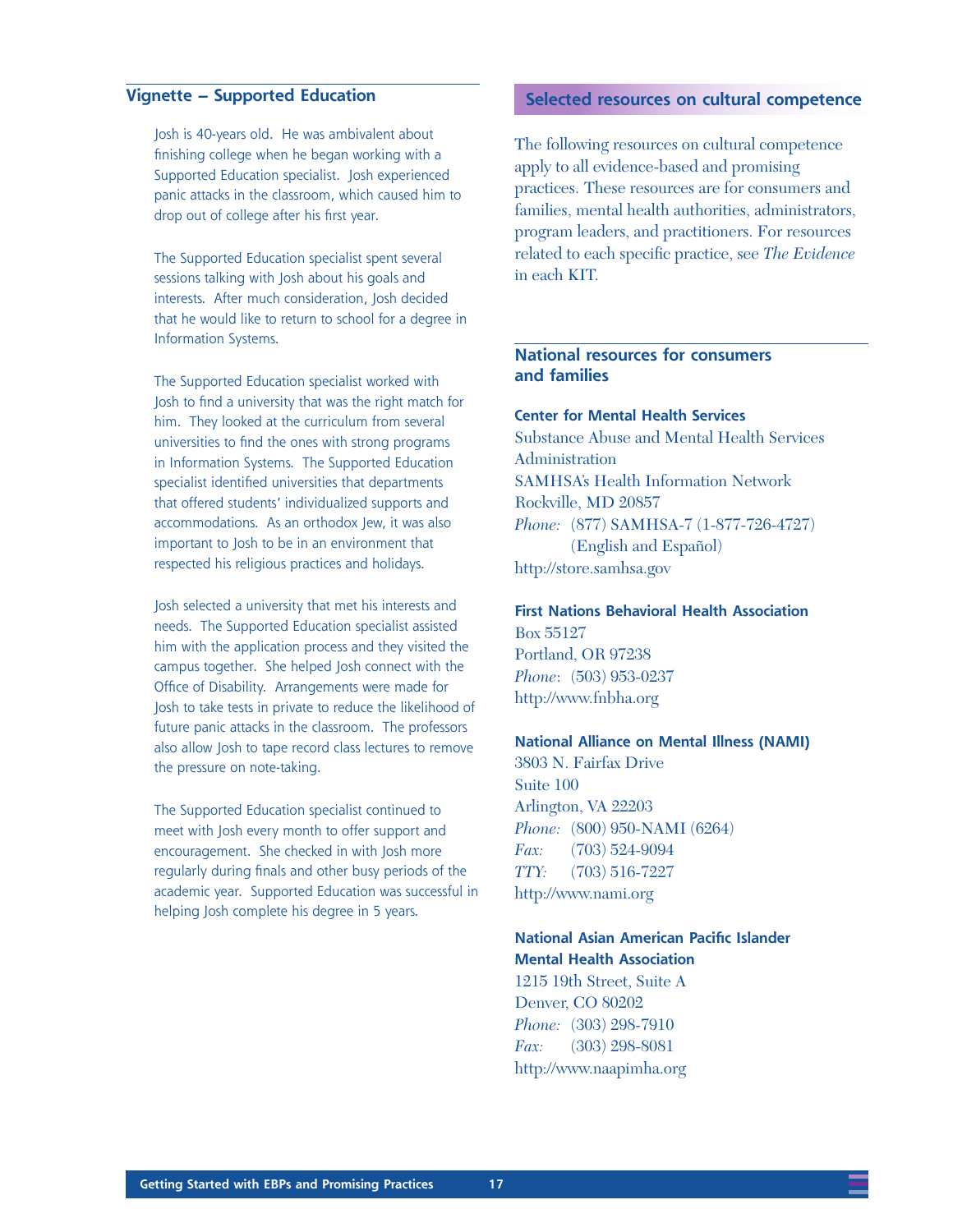#### **National Institute of Mental Health (NIMH)**

Office of Communications 6001 Executive Boulevard Room 8184, MSC 9663 Bethesda, MD 20892-9663 *Phone:* (866) 615-NIMH (6464) *Fax:* (301) 443-4279 *TTY:* (301) 443-8431 <http://www.nimh.nih.gov>

#### **National Latino Behavioral Health Association**

P.O. Box 387 506 Welch, Unit B Berthoud, CO 80513 *Phone:* (970) 532-7210 *Fax:* (970) 532-7209 <http://www.nlbha.org>

#### **National Leadership Council on African American Behavioral Health**

615 Wellington Way Jonesboro, GA 30238 *Phone:* (770) 472-7814 <http://www.nlcouncil.com>

#### **Mental Health America**

2001 North Beauregard Street, 6th Floor Alexandria, VA 22311 *Phone:* (800) 969-6642 *Phone:* (703) 684-7722 *Fax:* (703) 684-5968 *TDD:* (800) 433-5959 <http://www.nmha.org>

#### **Resources for mental health authorities**

Aponte, C., & Mason, J. (1996). A demonstration project of cultural competence self-assessment of 26 agencies. In M. Roizner (Ed.), *A practical guide for the assessment of cultural competence in children's mental health organizations* (pp. 72–73). Boston, MA: Judge Baker Children's Center.

California Mental Health Ethnic Services Managers with the Managed Care Committee. (1995). *Cultural competency goals, strategies and standards for minority health care to ethnic clients*. Sacramento: CA: Mental Health Directors' Association.

Carpinello, S. E., Rosenberg, L., Stone, J., Schwager, M., & Felton, C. J. (2002). Best practices: New York State's campaign to implement evidence-based practices for people with serious mental disorders. *Psychiatric Services*, *53*(2), 153–5.

Chorpita, B. F., & Nakamura, B. J. (2004). Four considerations for dissemination of intervention innovations. *Clinical Psychology: Science and Practice,* 11, 364–367.

Dillenberg, J., & Carbone, C. P. (1995). *Cultural competency in the administration and delivery of behavioral health services*. Phoenix, AZ: Arizona Department of Health Services.

Knisley, M. B. (1990). *Culturally sensitive language: Community certification standards*. Columbus, OH: Ohio Department of Mental Health.

National Implementation Research Network. (2003). *Consensus statement on evidence-based programs and cultural competence.* Tampa, FL: Louis de la Parte Florida Mental Health Institute.

New York State Office of Mental Health. (1998). *Cultural competence performance measures for managed behavioral healthcare programs*. Albany, NY: New York State Office of Mental Health.

New York State Office of Mental Health. (1998). *Final Report: Cultural and Linguistic Competency Standards*. Albany, NY: New York State Office of Mental Health.

Pettigrew, G. M. (1997). *Plan for culturally competent specialty mental health services*. Sacramento, CA: California Mental Health Planning Council.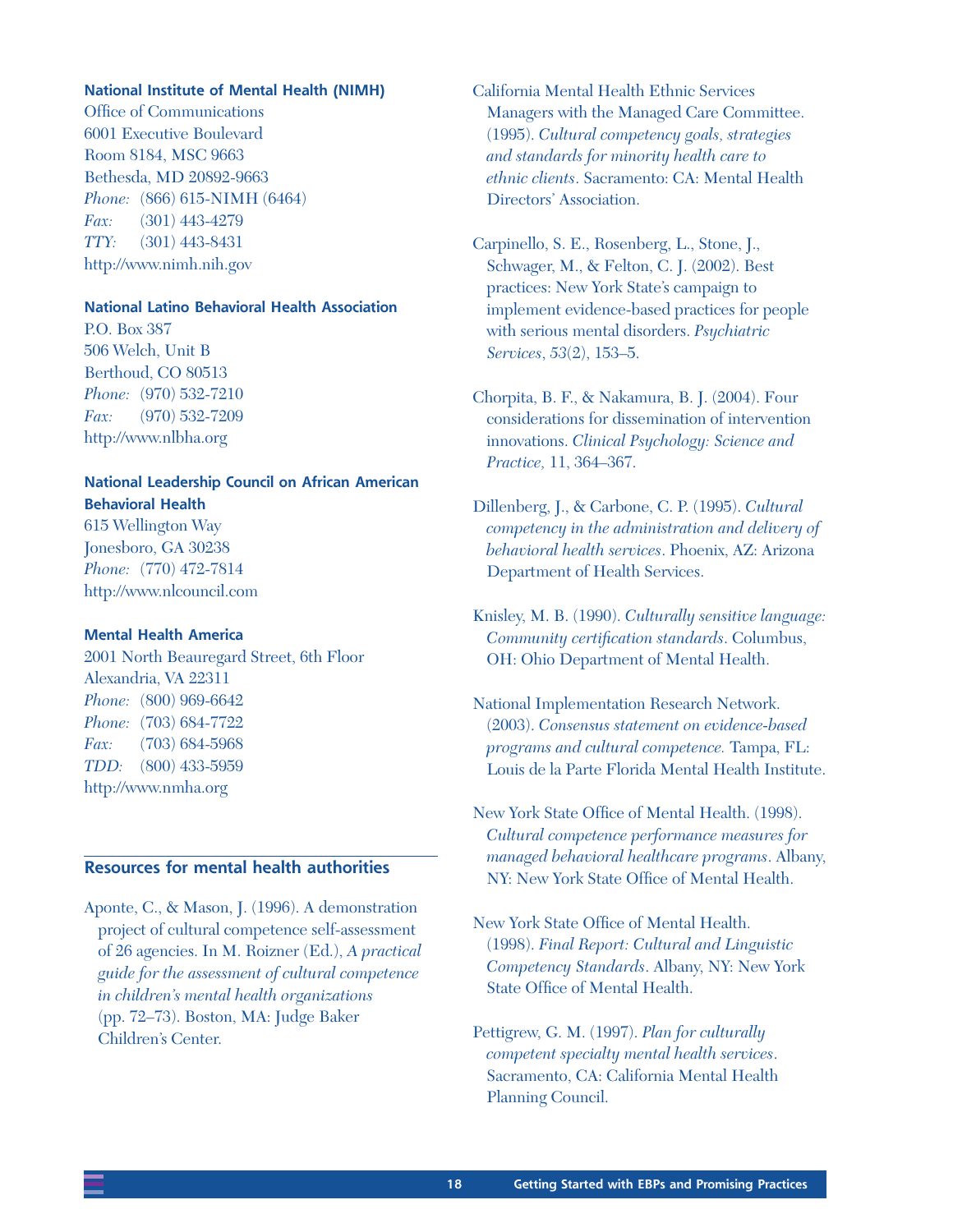Phillips, D., Leff, H. S., Kaniasty, E., Carter, M., Paret, M., Conley, T., & Sharma, M. (1999). *Culture, race and ethnicity (C/R/E) in performance measurement: A compendium of resources;* Version 1. Cambridge, MA: The Human Services Research Institute (Evaluation Center@HSRI).

- Siegel, C., Davis-Chambers, E., Haugland, G., Bank, R., Aponte, C., & McCombs, H. (2000). Performance measures of cultural competency in mental health organizations. *Administration and Policy in Mental Health*, *28,* 91–106.
- U.S. Department of Health and Human Services. (1996). *Consumer mental health report card. Final report: Task force on a consumeroriented mental health report card*. Rockville, MD: Substance Abuse and Mental Health Services Administration.
- U.S. Department of Health and Human Services. (2000). Cultural competence standards in managed mental health care services: Four underserved/underrepresented racial/ ethnic groups. HHS Pub. No. SMA 00-3457. Rockville, MD: Center for Mental Health Services, Substance Abuse and Mental Health Services Administration.
- U.S. Department of Health and Human Services. (1999). *Mental health: A report of the Surgeon General.* Rockville, MD: Author.
- Western Interstate Commission for Higher Education (WICHE) and Human Services Research Institute (The Evaluation Center@ HSRI). (1999). *Notes from a roundtable on conceptualizing and measuring cultural competence.* Boulder, CO: WICHE Publications.

Western Interstate Commission for Higher Education (WICHE). (1997). *Cultural competence standards in managed mental health care for four underserved/ under represented racial/ethnic groups.* Boulder, CO: WICHE Publications.

#### **Center for Mental Health Services**

Substance Abuse and Mental Health Services Administration SAMHSA's Health Information Network Rockville, MD 20857 *Phone:* (877) SAMHSA-7 (1-877-726-4727) (English and Español) <http://store.samhsa.gov>

#### **Hogg Foundation for Mental Health**

The University of Texas at Austin P.O. Box 7998 Austin, TX 78713-7998 *Phone:* (800) 404-4336 *Fax:* (512) 471-5041 <http://www.hogg.utexas.edu>

#### **Resources for mental health administrators**

Lopez, L., & Jackson, V. H. (1999). *Cultural competency in managed behavioral healthcare: An overview.* In V. H. Jackson, L. Lopez (Eds.). Cultural competency in managed behavioral healthcare. Providence, RI: Manisses Communications Group, Inc.

#### **Center for Mental Health Services**

Substance Abuse and Mental Health Services Administration SAMHSA's Health Information Network Rockville, MD 20857 *Phone:* (877) SAMHSA-7 (1-877-726-4727) (English and Español) <http://store.samhsa.gov>

#### **Multiethnic Advocates for Cultural Competence**

1335 Dublin Road, Suite 105C Columbus, Ohio 43215 *Phone:* (614) 221-7841 *fax:* (614) 487-9320 <http://www.maccinc.org>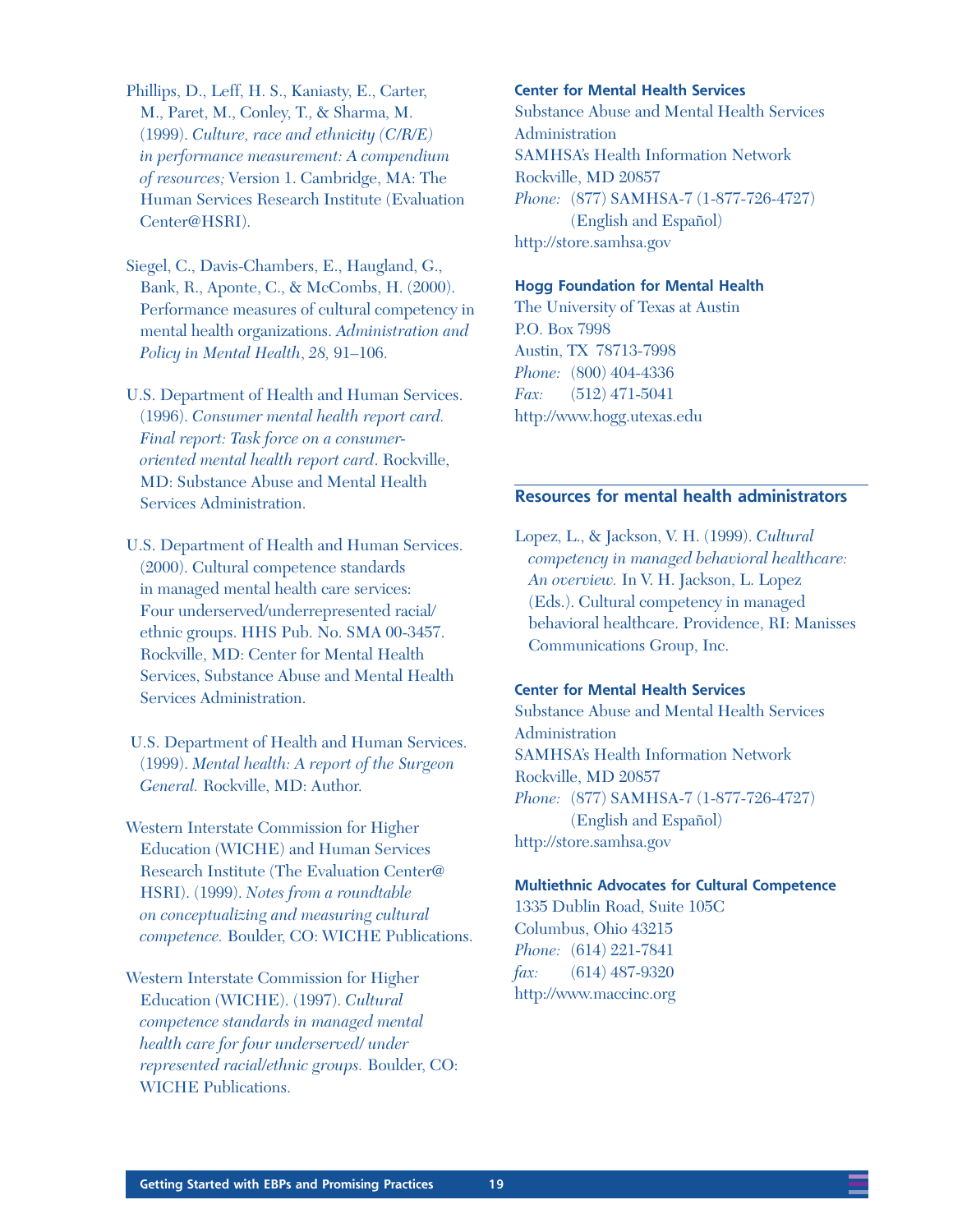#### **National Alliance of Multi-Ethnic Behavioral Health Associations**

3 Bethesda Metro Center Bethesda, MD 20814 *Phone:* (301) 941-1834 <http://www.nambha.org>

#### **National Center for Cultural Competence**

Georgetown University Center for Child and Human Development 3300 Whitehaven Street, NW Suite 3300 Washington, DC 20057 *Phone:* (202) 687-5387 *TTY:* (202) 687-5503 <http://nccc.georgetown.edu>

#### **The Evaluation Center @ HSRI**

2336 Massachusetts Avenue Cambridge, MA 02140 *Phone:* (617) 876-0426 <http://tecathsri.org>

#### **Western Interstate Commission**

**for Higher Education (WICHE)**  Mental Health Program P.O. Box 9752 Boulder, CO 80301-9752 <http://www.wiche.edu>

#### **Resources for program leaders**

Barrio, C. (2000). The cultural relevance of community support programs. *Psychiatric Services*, *51,* 879–874.

- Issacs, M. R., & Benjamin, M. P. (1991). *Toward a culturally competent system of care: Programs which utilize culturally competent principles*. Washington, DC: Georgetown University Child Development Center.
- Leong, F. (1998). Delivering and evaluating mental health services for Asian Americans. In *Report of the roundtable on multicultural issues in mental*

*health services evaluation*. Tucson, AZ: Human Services Research Institute (The Evaluation Center@HSRI).

Musser-Granski, J., & Carrillo, D. F. (1997). The use of bilingual, bicultural paraprofessionals in mental health services: Issues for hiring, training, and supervision. *Community Mental Health Journal 33,* 51–60.

Phillips, D., Leff, H. S., Kaniasty, E., Carter, M., Paret, M., Conley, T., & Sharma, M. (1999). *Culture, race and ethnicity (C/R/E) in performance measurement: A compendium of resources;* Version 1. Cambridge, MA: Human Services Research Institute (The Evaluation Center@HSRI).

Ponterotto, J. G., & Alexander, C. M. (1996). Assessing the multicultural competence of counselors and clinicians. In L. A. Suzuki, P. J. Meller, & J. G. Ponterotto (Eds.) *Handbook of multicultural assessment: Clinical, psychological, and educational applications* (pp. 651–672). San Francisco: Jossey-Bass.

- Tirado, M. D. (1996). *Tools for monitoring cultural competence in health care.* San Francisco: Latino Coalition for a Healthy California.
- U.S. Department of Health and Human Services. (1999). *Mental health: A Report of the Surgeon General.* Rockville, MD: U.S. Department of Health and Human Services, Substance Abuse and Mental Health Services Administration, Center for Mental Health Services, National Institutes of Health, National Institute of Mental Health.
- U.S. Department of Health and Human Services. (2001). *Mental health: Culture, race, and ethnicity. A supplement to mental health: A report of the Surgeon General.* Rockville, MD: Author.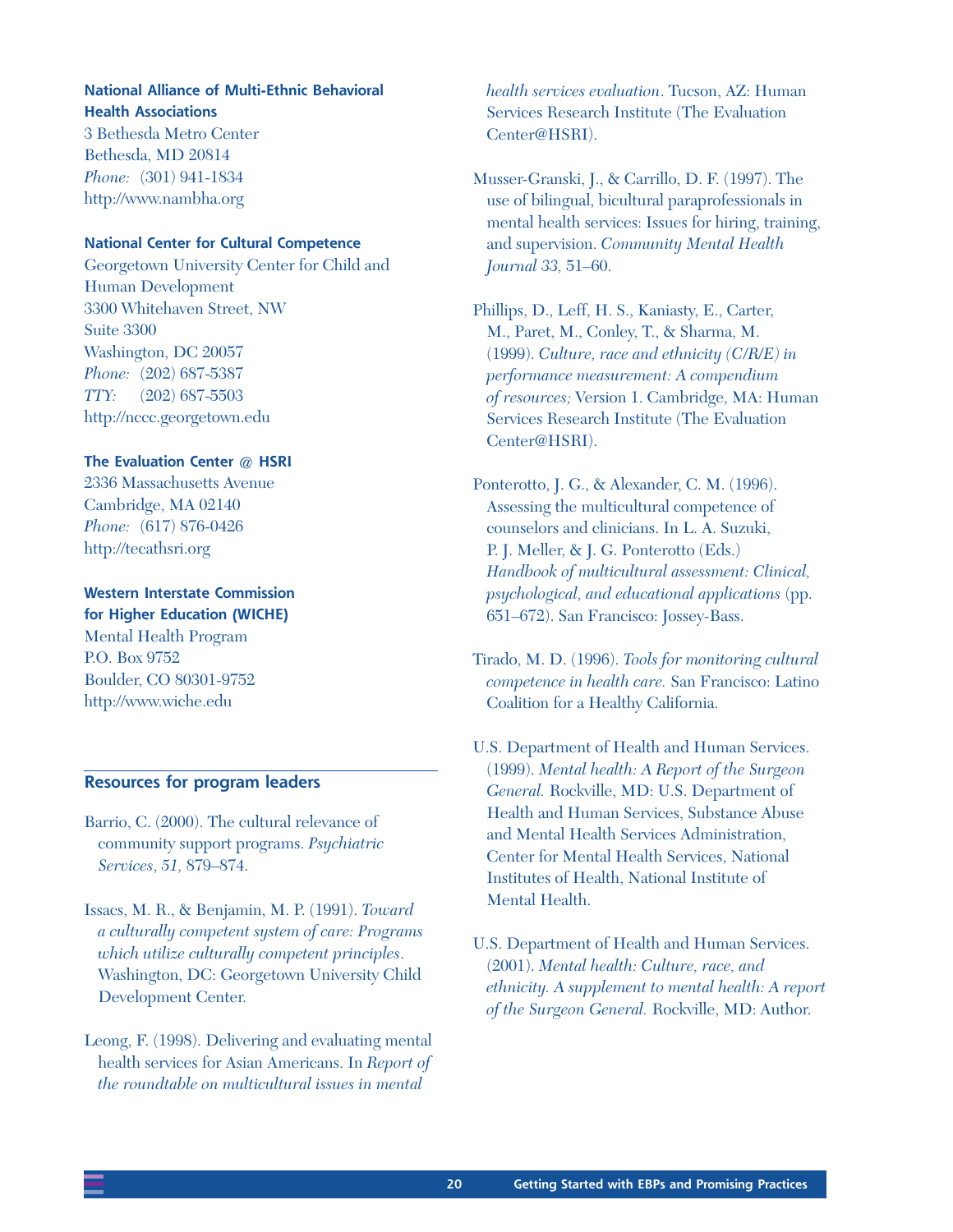#### **Instruments to assess cultural competence**

#### **Consolidated Culturalogical Assessment Toolkit (C-CAT)**

- Ohio Department of Mental Health, 2003.
- n Measures cultural competence in mental health systems and organizations
- n Includes comprehensive training and promotional materials

For more information:

[Multiethnic Advocates for Cultural Compete](http://www.ccattoolkit.org/C-CAT.shtml)nce 1335 Dublin Road, Suite 105C Columbus, OH 43215 *Phone:* (614) 221-7841 <http://www.maccinc.net>

#### **Cross-Cultural Counseling Inventory (CCCI)**

- n Measures knowledge, attitudes, and beliefs about cultural diversity
- n Measures cross-cultural counseling skills

For more information:

LaFromboise, T., Coleman, H., & Hernandez, A. (1991). Development and factor structure of the Cross-Cultural Counseling Inventory—revised. *Professional Psychology, Research and Practice 22*, 380–388.

#### **Cultural Acceptability of Treatment Survey (CATS)**

Human Services Research Institute (HSRI), 1998.

- n Measures the cultural competency of services
- n Measures organizational accommodations and practices
- n Measures consumer preferences and satisfaction

For more information:

Human Services Research Institute 2336 Massachusetts Avenue Cambridge, MA 02140 *Phone:* (617) 876-0426 *Fax:* (617) 492-7401 <http://www.hsri.org>

#### **Cultural Competency Assessment Scale (CCAS)**

Nathan S. Kline Institute for Psychiatric Research, 2000.

- n Assesses organization's level of cultural competence
- n Consistent with EBP fidelity instruments

For more information:

Nathan S. Kline Institute for Psychiatric Research 140 Old Orangeburg Road Orangeburg, NY 10962 *Phone:* (845) 398-5500 *Fax:* (845) 398-5510 <http://www.rfmh.org/nki/>

#### **Multicultural Counseling Awareness Scale (MCAS)**

- n Assesses cultural awareness, knowledge, and skills
- n Self-report of 45 items

For more information:

Ponterotto, J. G., & Alexander, C. M. (1996) Assessing the multicultural competence of counselors and clinicians in L. A. Suzuki, P. J. Meller, J. G. Ponterotto (Eds.) *Handbook of multicultural assessment: Clinical, psychological, and educational applications* (pp. 651–672) San Francisco, CA: Jossey-Bass.

#### **Multicultural Counseling Inventory (MCI)**

- n Assesses awareness, knowledge, skills, and relations
- n Self-report of 43 items

For more information:

Sodowsky, G. R., Taffe, R. C., Gutkin, T. B., & Wise, S. L. (1994). Development of the Multicultural Counseling Inventory: A selfreport measure of multicultural competencies. *Journal of Counseling Psychology 41,* 137–148.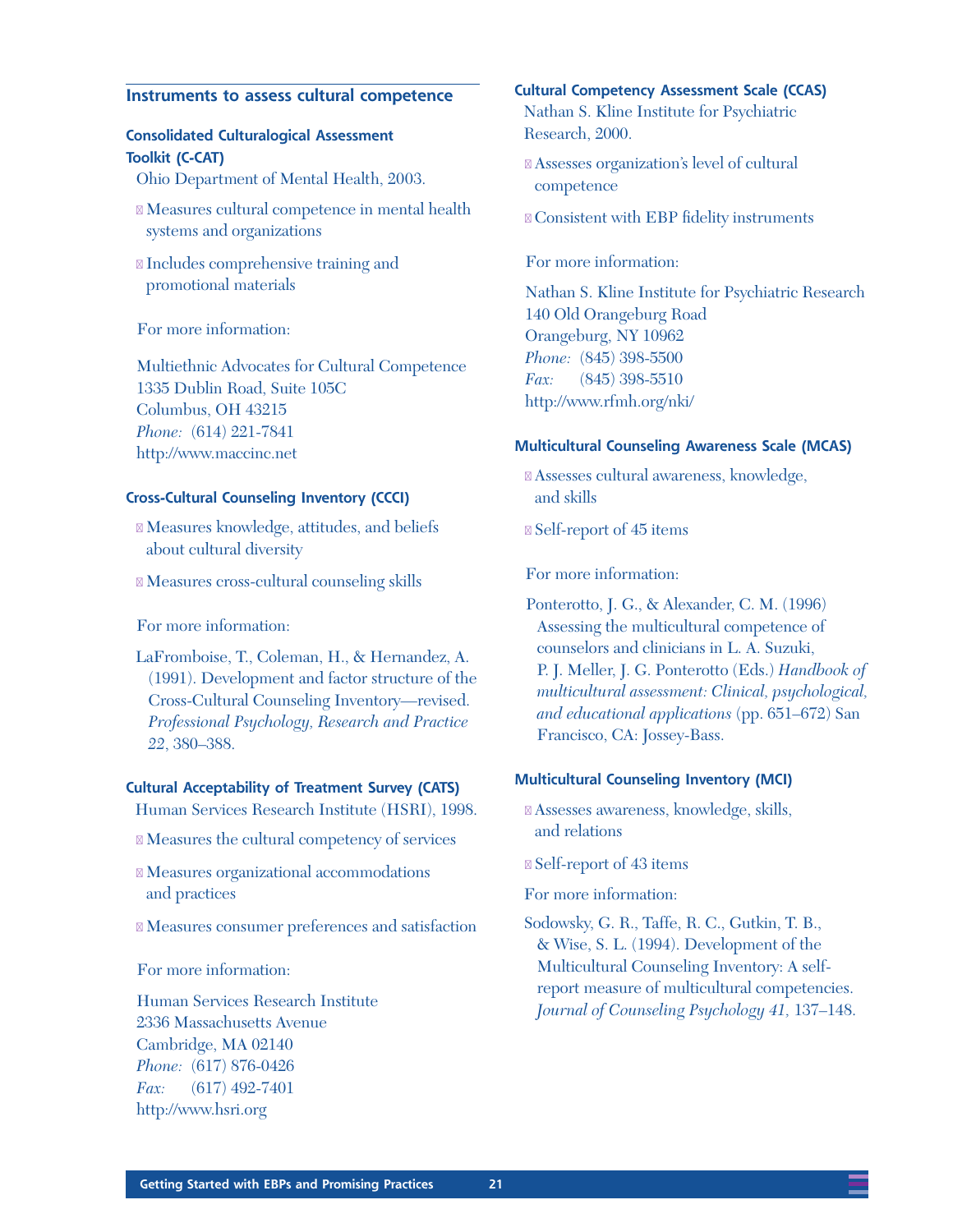#### **Resources for practitioners**

- Aguirre-Molina, M., Molina, C. W., & Zambrana, R. E. (Eds.) (2001). *Health issues in the Latino community*. San Francisco, CA: John Wiley & Sons, Inc.
- Alvidrez, J. (1999). Ethnic variations in mental health attitudes and service among low-income African American, Latina, and European American young women. *Community Mental Health Journal, 35,* 515–530.
- American Psychiatric Association. (2000). Appendix I: Outline for cultural formulation and glossary of culture-bound syndromes. In *Diagnostic and statistical manual of mental disorders,* Fourth Edition, Text Revision (DSM-IV-TR). Washington, DC: Author.
- Aranda, M. P. (1990). Culture friendly services for Latino elders. *Generations 14*, 55–57.
- Atkinson, D. R., Morten, G., & Sue, D. (1983). *Counseling American minorities* (2nd ed.). Dubuque, IA: Wm. C. Brown.
- Atkinson, D. R., & Gim, R. H. (1989). Asian-American cultural identity and attitudes toward mental health services. *Journal of Counseling Psychology, 36,* 209–212.
- Baldwin, J. A., & Bell, Y. R. (1985). The African Self-Consciousness Scale: An Afrocentric personality questionnaire. *The Western Journal of Black Studies 9*, 61–68.
- Bauer, H. M., Rodriguez, M. A., Quiroga, S., Szkupinkski, S., & Flores-Ortiz, Y. G. (2000). Barriers to health care for abused Latina and Asian immigrant women. *Journal of Health Care for the Poor and Underserved*, *11,* 33–44.
- Belgrave, F. Z. (1998). *Psychosocial aspects of chronic illness and disability among African Americans.* Westport, CT: Auburn House/ Greenwood Publishing Group, Inc.

Berkanovic, E. (1980). The effect of inadequate language translation on Hispanics' responses to health surveys. *American Journal of Public Health 70*, 1273–1276.

- Bichsel, R. J. (1998). Native American clients' preferences in choosing counselors. *Dissertation Abstracts International: Section B: Science and Engineering, 58,* 3916.
- Brach, C. & Fraser, I. (2000). Can cultural competency reduce racial and ethnic health disparities? A review and conceptual model. *Medical Care and Research Review,* (Suppl. 1), 181–217.
- Browne, C. T. (1986). An anguished relationship: The white institutionalized client and the non-white paraprofessional worker. *Journal of Gerontological Social Work Special Issue: Ethnicity and Gerontological Social Work*, *9,*  3–12.
- Bull Bear, M., & Flaherty, M. J. (1997). The *continuing journey of Native American people with serious mental illness: Building hope*. Boulder, CO: WICHE Publications.
- Carter, R. T., & Qureshi, A. (1995). A typology of philosophical assumptions in multicultural counseling and training. In J. G. Ponterotto, J. M. Casas, C. M. Alexander (Eds.), *Handbook of multicultural counseling* (pp. 239–262). Thousand Oaks, CA: Sage Publications.
- The Chinese Culture Connection. (1987). Chinese values and the search for culture-free dimensions of culture. *Journal of Cross-Cultural Psychology 18,* 143–164.
- Cross, T. L., Bazron, B. J., Dennis, K. W., & Issacs, M. R. (1989). *Toward a culturally competent system of care.* Washington, DC: Georgetown University Child Development Center.
- Cuellar, I., Harris, L. C., & Jasso, R. (1980). An acculturation scale for Mexican-American normal and clinical populations. *Hispanic Journal of Behavioral Sciences, 2*, 199–217.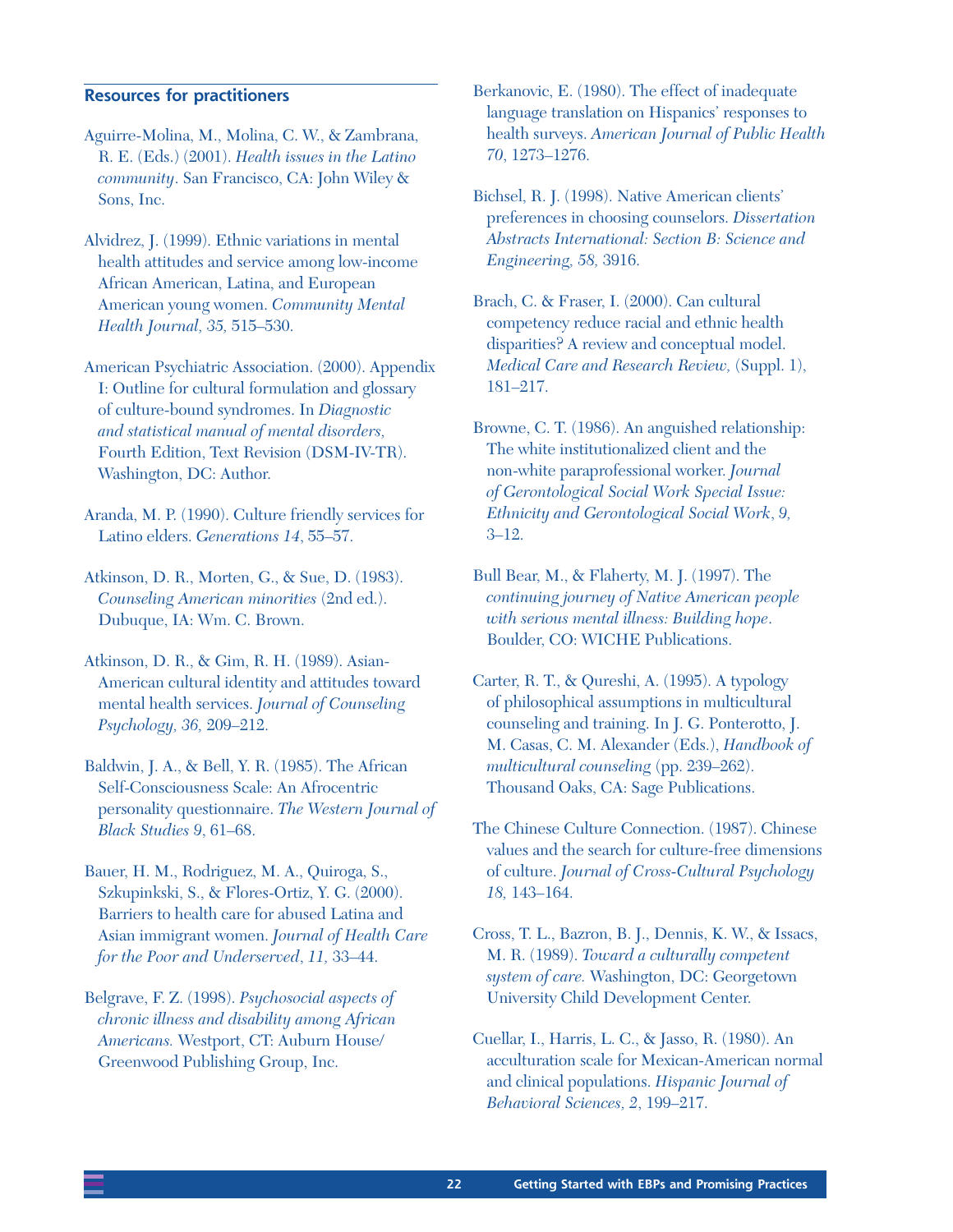Dana, R. H. (1998). *Understanding cultural identity in intervention and assessment*. Thousand Oaks, CA: Sage Publication, Inc.

Davies, J., McCrae, B. P., Frank, J., Dochnahl, A., Pickering, T., Harrison, B., et al. (1983). The influence of client-clinician demographic match on client treatment outcomes. *Journal of Psychiatric Treatment and Evaluation, 5*, 45–53.

Feliz-Ortiz, M., Newcomb, M. D., & Meyers, H. (1994). A multidimensional measure of cultural identity for Latino and Latina adolescents. *Hispanic Journal of Behavioral Sciences, 16*, 99–115.

Gallimore, R. (1998). Accommodating cultural differences and commonalities in research and practice. In *Report of the roundtable on multicultural issues in mental health services evaluation*. Cambridge, MA: Human Services Research Institute. (The Evaluation Center@HSRI).

Gaw, A. C. (Ed.) (1993). *Culture, ethnicity, and mental illness.* Washington, DC: American Psychiatric Press.

 Gaw, A. C. (Ed.) (2001). *Concise guide to crosscultural psychiatry.* Washington, DC: American Psychiatric Press.

Gilvarry, C. M., Walsh, E., Samele, C., Hutchinson, G., Mallett, R., Rabe-Hesketh, S., et al. (1999). Life events, ethnicity and perceptions of discrimination in patients with mental illness. *Social Psychiatry and Psychiatric Epidemiology, 34,* 600–608.

Gopaul-McNicol, S. A., & Brice-Baker, J. (1998). *Cross-cultural practice: assessment, treatment and training*. New York, NY: John Wiley & Sons, Inc.

Healy, C. D. (1998). African Americans' perceptions of psychotherapy: Analysis of barriers to utilization. *Dissertation Abstracts International: Section B: Science and Engineering, 58*(9-B), 5121.

Helms, J. E. (Ed.) (1990). *Black and white racial identity: Theory, research, and practice*. New York: Greenwood Press.

Hernandez, N. E. (1999). The relationship between ethnic matching and non-matching of Black, Hispanic, and White clinicians and clients and diagnostic and treatment decisions. *Dissertation Abstracts International: Section A: Humanities and Social Sciences, 60*, 550.

Herrera J., Lawson, W., & Sramek, J. (1999). *Cross cultural psychiatry*. West Sussex: John Wiley Sons, Ltd., U.K.

Hinkle, J. S. (1994). Practitioners and cross-cultural assessment: a practical guide to information and training. *Measurement and Evaluation in Counseling and Development Special Issue: Multicultural Assessment*, *27,* 103–115.

Jenkins, J. H. (1992). Too close for comfort: Schizophrenia and emotional over involvement among Mexican families. In A. D. Gaines, (Ed.) *Ethnopsychiatry: The cultural construction of professional and folk psychiatries* (pp. 203–221). Albany, NY: SUNY Press.

Kohn, L. P., Oden, T., Munoz, R. F., Robinson, A., & Leavitt, D. (2002). Adapted cognitive behavioral group therapy for depressed lowincome African American women. *Community Mental Health Journal, 38*(6), 497–504.

Lefley, H. (1990). Culture and chronic illness. *Hospital and Community Psychiatry, 41,* 277–286.

Lewis, R. (1996). Culture and DSM-IV: Diagnosis, knowledge and power. *Culture, Medicine and Psychiatry, 20*, 133–144.

Lin, T. Y., & Lin, M. L. (1978). Service delivery issues in Asian-North American communities. *American Journal of Psychiatry, 135*, 454–456.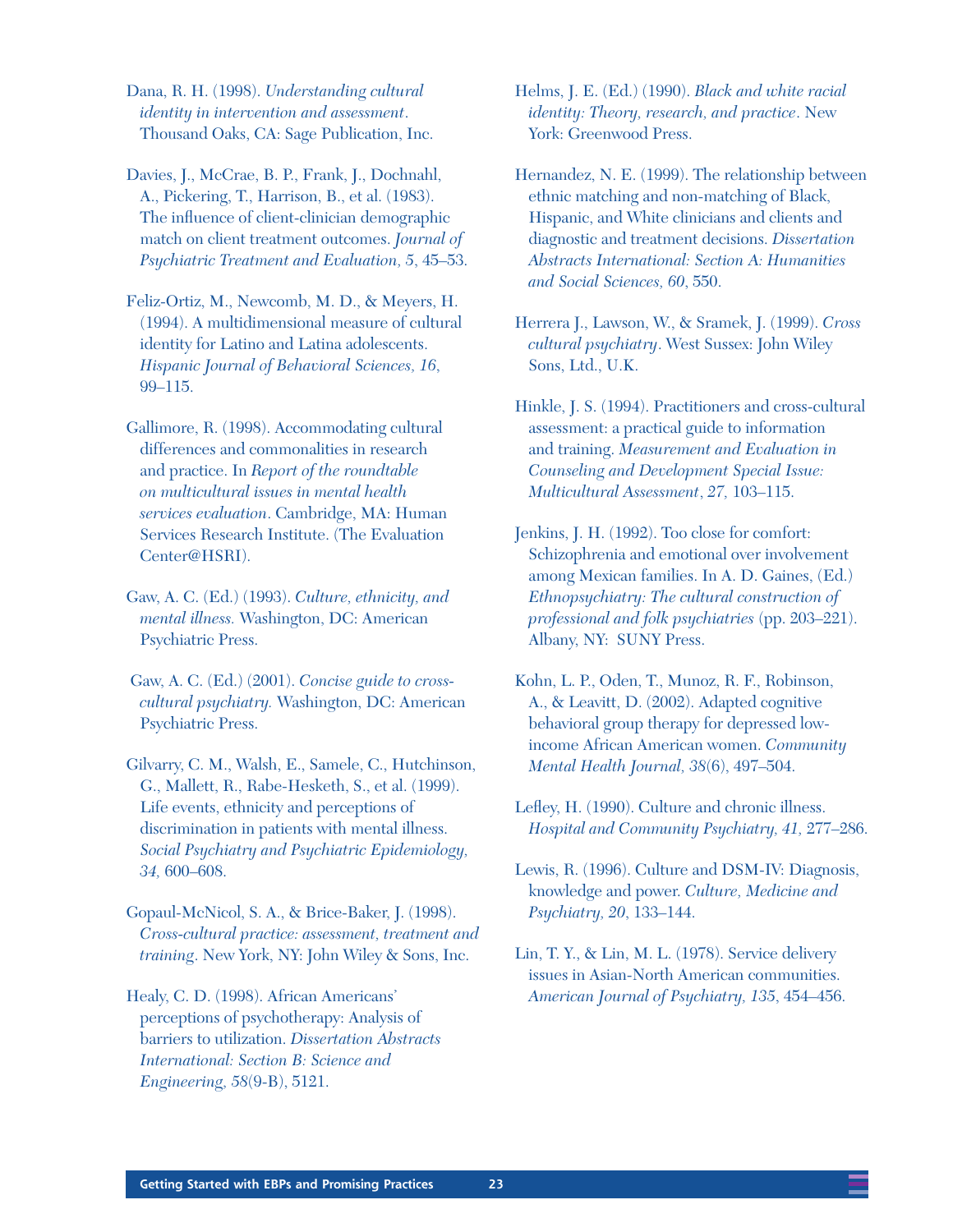Lopez, S. R. (1997). Cultural competence in psychotherapy: A guide for clinicians and their supervisors. In C. E. Watkins, Jr. (Ed.), *Handbook of psychotherapy supervision* (pp. 570–588). New York: John Wiley & Sons, Inc.

Marin, G., Sabogal, F., Marin, B. V., Otero-Sabogl, R., & Perez-Stable, E. (1987). Development of a short acculturation scale for Hispanics. *Hispanic Journal of Behavioral Sciences 9*, 183–205.

Mezzich, J., Kleinman, A., Fabrega, H., & Parron, D. (Eds.) (1996). *Culture and psychiatric diagnosis:* A DSM-IV perspective. Washington, DC: American Psychiatric Press.

Miranda, J., Chung, J. Y., Green, B. L., Krupnick, J., Siddique, J., Revicki, D. A., & Belin, T. (2003). Treating depression in predominantly lowincome young minority women: A randomized controlled trial. *Journal of the American Medical Association, 290*(1), 57–65.

Nader, K., Dubrow, N., & Stamm, B. H., (Eds.). (1999). *Honoring differences: Cultural issues in the treatment of trauma and loss*. Philadelphia, PA: Brunner/Mazel, Inc.

Okpaku, S. O. (Ed.) (1998). *Clinical methods in transcultural psychiatry*. Washington, DC: American Psychiatric Press.

Parker, R., Williams, M., & Weiss, B. (1999). Health literacy: Report of the Council on Scientific Affairs. *JAMA*, *281,* 552–557.

Phinney, J. S. (1990). Ethnic identity in adolescents and adults: Review of research. *Psychological Bulletin, 108*, 459–514.

Phinney, J. S. (1992). The Multigroup Ethnic Identity Measure: A new scale for use with adolescents and young adults from diverse groups. *Journal of Adolescent Research, 7*, 156–176.

Pina, A. A., Silverman, W. K., Fuentes, R. M., Kurtines, W. M., & Weems, C. F. (2003). Exposure-based cognitive-behavioral treatment for phobic and anxiety disorders: Treatment effects and maintenance for Hispanic/Latino relative to European-American youths. *Journal of the American Academy of Child & Adolescent Psychiatry, 42*, 1179–1187.

Ponterotto, J. G., Rieger, B. P., Barrett, A., Harris, G., Sparks, R., Sanchez, C. M., & Magids, D. (1996). Development and initial validation of the multicultural counseling awareness scale. In G. R. Sodowsky & J. C. Impara (Eds.), *Multicultural assessment in counseling and clinical psychology*  (pp. 247–282). Lincoln, NE: Buros Institute of Mental Measurements.

Ponterotto, J. G., Casas, J. M., & Alexander, C. M. (Eds.) (1995). *Handbook of multicultural counseling.* Thousand Oaks, CA: Sage Publications.

Rossello, J., & Bernal, G. (1999). The efficacy of cognitive-behavioral and interpersonal treatments for depression in Puerto Rican adolescents. *Journal of Consulting and Clinical Psychology, 67*, 734–745.

Saldana, D. H. (1994). Acculturative stress: Minority status and distress. *Hispanic Journal of Behavioral Sciences, 16*, 116–128.

Saldana, D. H., Dassori, A. M., & Miller, A. L. (1999). When is caregiving a burden? Listening to Mexican American women. *Hispanic Journal of Behavioral Sciences, 21*, 283–301.

Samaan, R. A. (2000). The influences of race, ethnicity and poverty on the mental health of children. *Journal of Health Care for the Poor and Underserved, 11*, 100–110.

Sanchez, A. M., & McGuirk, F. D. (1994). *The journey of Native American people with serious mental illness: Building hope*. Boulder, CO: WICHE Publications.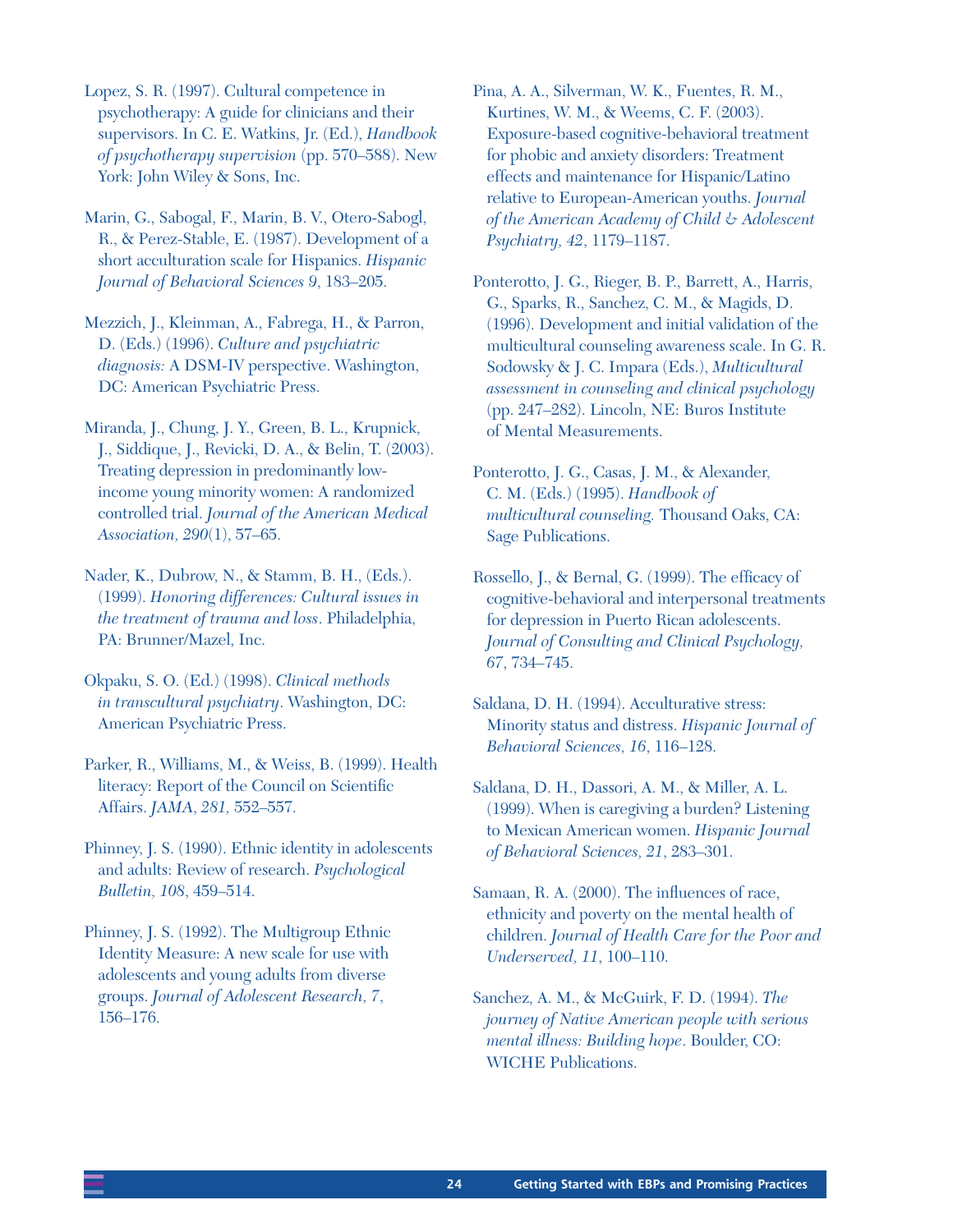Sandhu, D. S., Portes, P. R., & McPhee, S. A. (1996). Assessing cultural adaptation: Psychometric properties of the cultural adaptation pain scale. *Journal of Multicultural Counseling and Development, 24*, 15–25.

Shinagawa, L. H., & Jang, M. (1998). *Atlas of American diversity.* Walnut Creek: AltaMira Press.

Smith, M., & Mendoza, R. (1996). Ethnicity and pharmacogenetics. *Mount Sinai Journal of Medicine, 63*, 285–290.

Sodowsky, G. R., Taffe, R. C., Gutkin, T. B., & Wise, S. L. (1994). Development of the Multicultural Counseling Inventory: A self-report measure of multicultural competencies. *Journal of Counseling Psychology, 41,* 137–148.

Straussner. (Ed.) (2001). *Ethnocultural factors in substance abuse treatment.* New York, NY: Guilford Press.

Strickland, W. J., & Strickland, D. L. (1996). Partnership building with special populations. *Family and Community Mental Health, 19*, 21–34.

Sue, S. (1981). Programmatic issues in the training of Asian-American psychologists. *Journal of Community Psychology, 9,* 293–297.

Sue, S. (1998). In search of cultural competence in psychotherapy and counseling. *American Psychologist, 53*, 440–448.

Sue, D. W., Carter, R. T., Casas, J. M., Fouad, N. A., Ivey, A. E., Jensen, M., et al. (1998). *Multicultural counseling competencies: Individual and organizational development*. Thousand Oaks, CA: Sage Publications, Inc.

Suinn, R. M., Richard-Figueroa, K., Lew, S., & Vigil, P. (1987). The Suinn-Lew Asian Self-Identity Acculturation Scale: An initial report. *Educational and Psychological Assessment, 47*, 401–407.

Thompson, V. L. S. (1995). The multidimensional structure of racial identification. *Journal of Research in Personality, 29*, 208–222.

Trevino, F. M. (1986). Standardized terminology for Hispanic populations. *American Journal of Public Health, 77*, 69–72.

Tseng, W. S. (Ed.) (2001). *Handbook of cultural psychiatry*. San Diego, CA: Academic Press.

Tseng, W. S., & Seltzer J. S. (Eds.) (2001). *Culture and psychotherapy: A guide to clinical practice.* Washington, DC: American Psychiatric Press.

Uba, L. (1994). *Asian Americans: Personality patterns, identity, and mental health*. New York, NY: Guilford Press.

U.S. Department of Health and Human Services. (1999). *Cultural issues in substance abuse treatment*. Rockville, MD: Substance Abuse and Mental Health Services Administration, Center for Substance Abuse Treatment.

Vega, W. A., & Rumbaut, R. G. (1991). Ethnic minorities and mental health. *Annual Review of Sociology, 17*, 351–383.

Yeh, M., Eastman, K., & Cheung, M. K. (1994). Children and adolescents in community health centers: Does the ethnicity or the language of the therapist matter? *Journal of Community Psychology, 22*, 153–163.

#### **Scales for practitioners to recognize cultural identity**

#### **Acculturation Rating Scale for Mexican-Americans (ARSMA)**

Cuellar, I., Harris, C., & Jasso, R. (1980). An acculturation scale for Mexican-American normal and clinical populations. *Hispanic Journal of Behavioral Sciences, 2*, 199–217.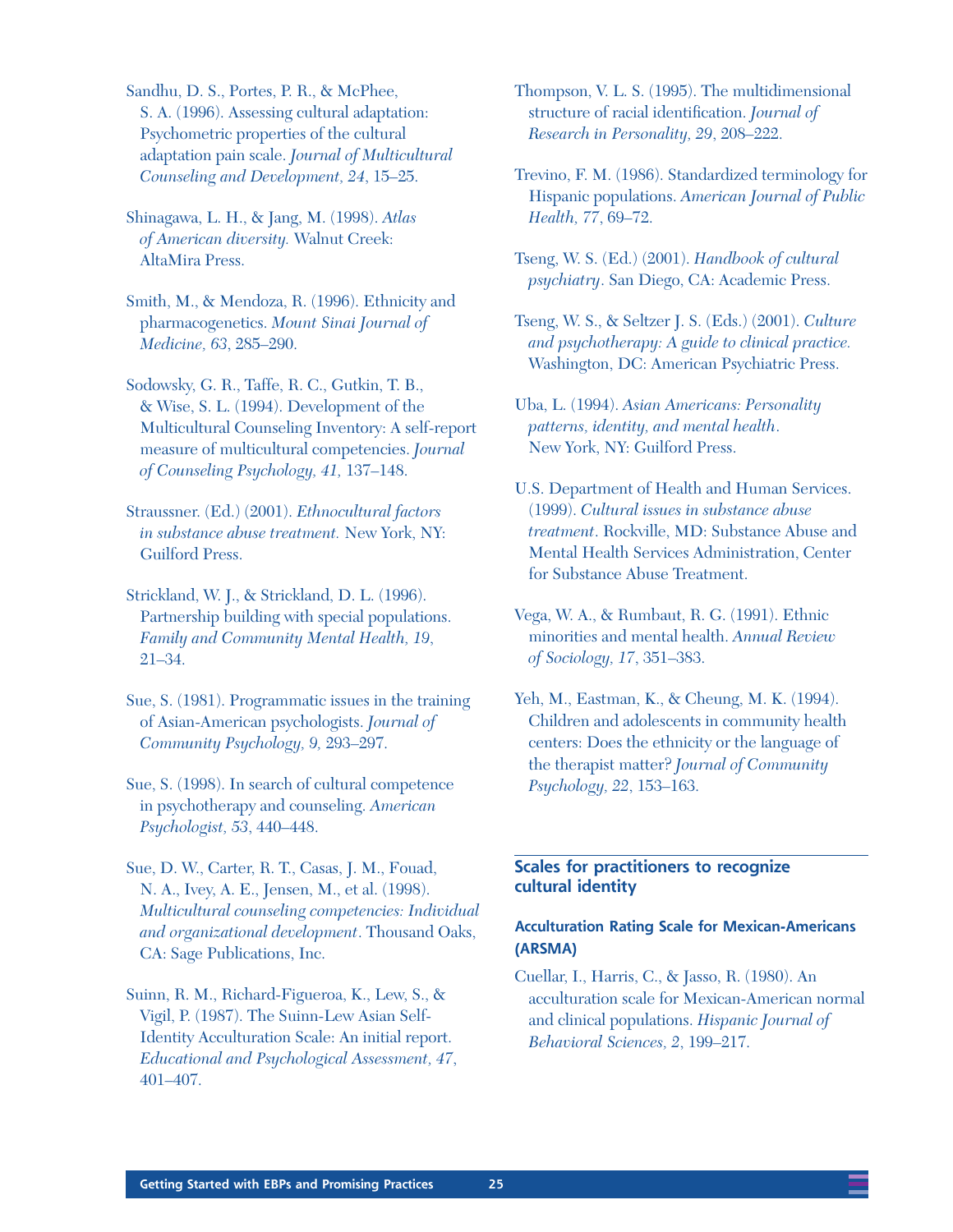#### **African Self-Consciousness Scale**

Baldwin, J. A., & Bell, Y. (1985). The African Self-Consciousness Scale: An Afrocentric Personality Questionnaire. *The Western Journal of Black Studies, 9*, 61–68.

#### **Black Racial Identity Attitude Scale-Form B (BRIAS-Form B)**

Helms, J. E. (Ed.). (1990). *Black and White racial identity: Theory, research, and practice*. New York: Greenwood Press.

#### **Chinese Values Survey**

The Chinese Culture Connection. (1987). Chinese values and the search for culture-free dimensions of culture. *Journal of Cross-Cultural Psychology, 18,* 143–164.

#### **Cultural Adaptation Pain Scale (CAPS)**

Sandhu, D. S., Portes, P. R., & McPhee, S. A. (1996). Assessing cultural adaptation: Psychometric properties of the cultural adaptation pain scale. *Journal of Multicultural Counseling and Development, 24,* 15–25.

#### **Cultural Information Scale (CIS)**

Saldana, D. H. (1994). Acculturative stress: Minority status and distress. *Hispanic Journal of Behavioral Sciences, 16*, 116–128.

#### **Multidimensional Measure of Cultural Identity for Latino and Latina Adolescents**

Feliz-Ortiz, M., Newcomb, M. D., & Meyers, H. (1994). A multidimensional measure of cultural identity for Latino and Latina adolescents. *Hispanic Journal of Behavioral Sciences, 16*, 99–115.

#### **Multidimensional Racial Identity Scale (MRIS)-Revised**

Thompson, V. L. S. (1995). The multidimensional structure of racial identification. *Journal of Research in Personality, 29*: 208–222.

#### **Multigroup Ethnic Identity Measure (MEIM)**

Phinney, J. (1992). The Multigroup Ethnic Identity Measure: A new scale for use with adolescents and young adults from diverse groups. *Journal of Adolescent Research, 7*, 156–176.

#### **Suinn-Lew Asian Self-Identity Acculturation Scale (SL-ASIA)**

Suinn, R. M., Richard-Figueroa, K., Lew, S., & Vigil, P. (1987). The Suinn-Lew Asian Self-Identity Acculturation Scale: An initial report. *Educational and Psychological Assessment, 47*, 401–407.

#### **Short Acculturation Scale for Hispanics (SASH)**

Marin, G., Sabogal, F., Van Oss Marin, B., Otero-Sabogl, R., & Perez-Stable, E. (1987). Development of a short acculturation scale for Hispanics. *Hispanic Journal of Behavioral Sciences, 9,* 183–205.

#### **White Racial Identity Attitude Scale (WRIAS)**

Helms, J. E. & Carter, R. T. (1990). Development of the White Racial Identity Inventory. In J. E. Helms (Ed.) *Black and White racial identity: Theory, research, and practice* (pp. 67–80). New York, NY: Greenwood Press.